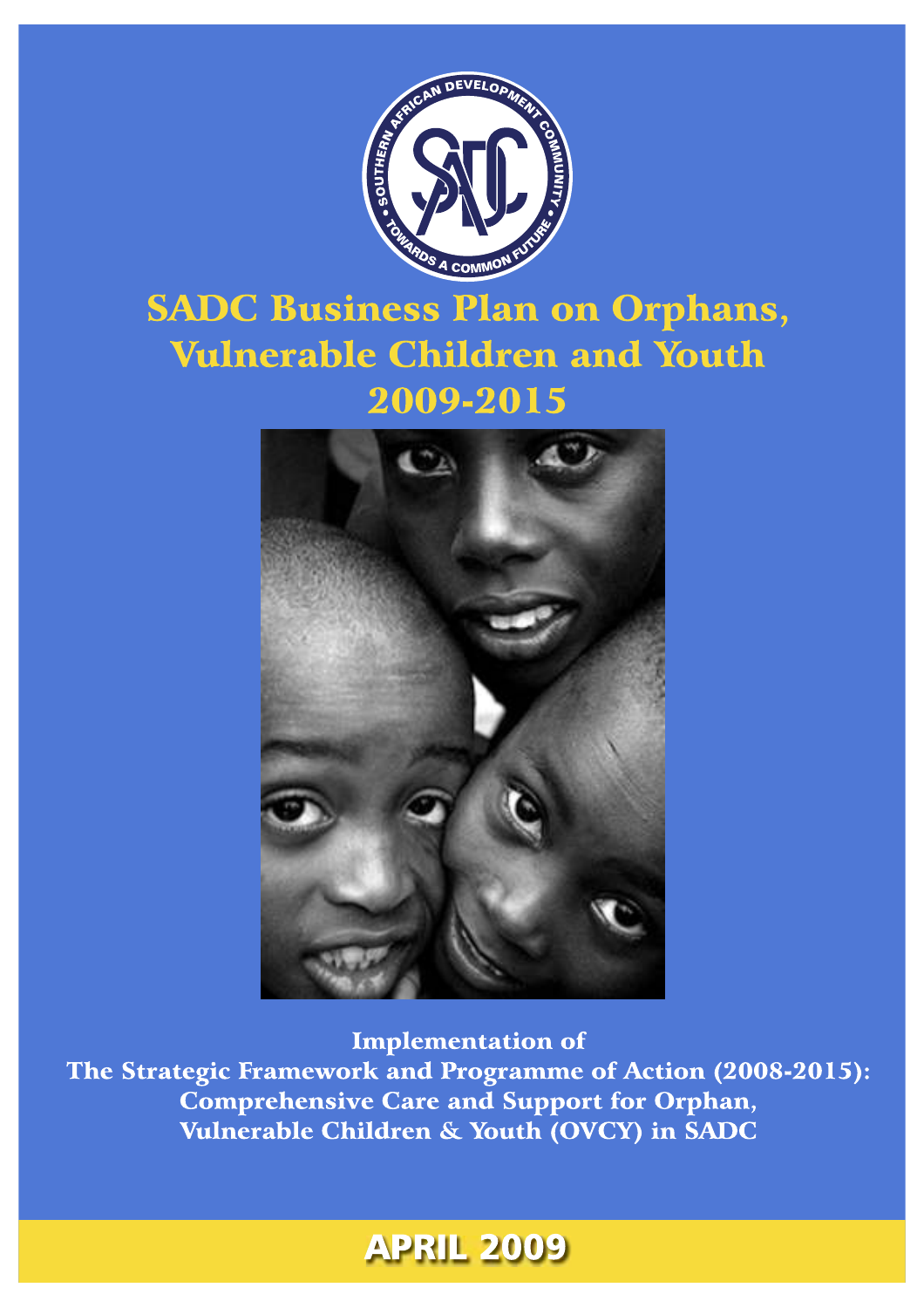## **Acknowledgements**

The SADC Secretariat would like to extend its gratitude to all who gave strategic guidance and input into the process of developing and finalising this Business Plan. In particular SADC Secretariat would like to thank SADC Directors or their equivalents of Ministries in Charge of orphans, and other vulnerable children, youth and education who provided strategic and policy guidance.

The Business Plan was developed with financial and technical support from the Regional Psychosocial Support Initiative (REPSSI), UNICEF Eastern and Southern Africa Regional Office (ESARO) and the SADC Joint Financial and Technical Co-operation Arrangement on HIV and AIDS (JFTCA) comprising of SIDA, Irish AID, DFID and UNAIDS, and provided technical support. Compilation and editing was done by Manasa Dzirikure, Petronella Masabane and Ityai Muvandi.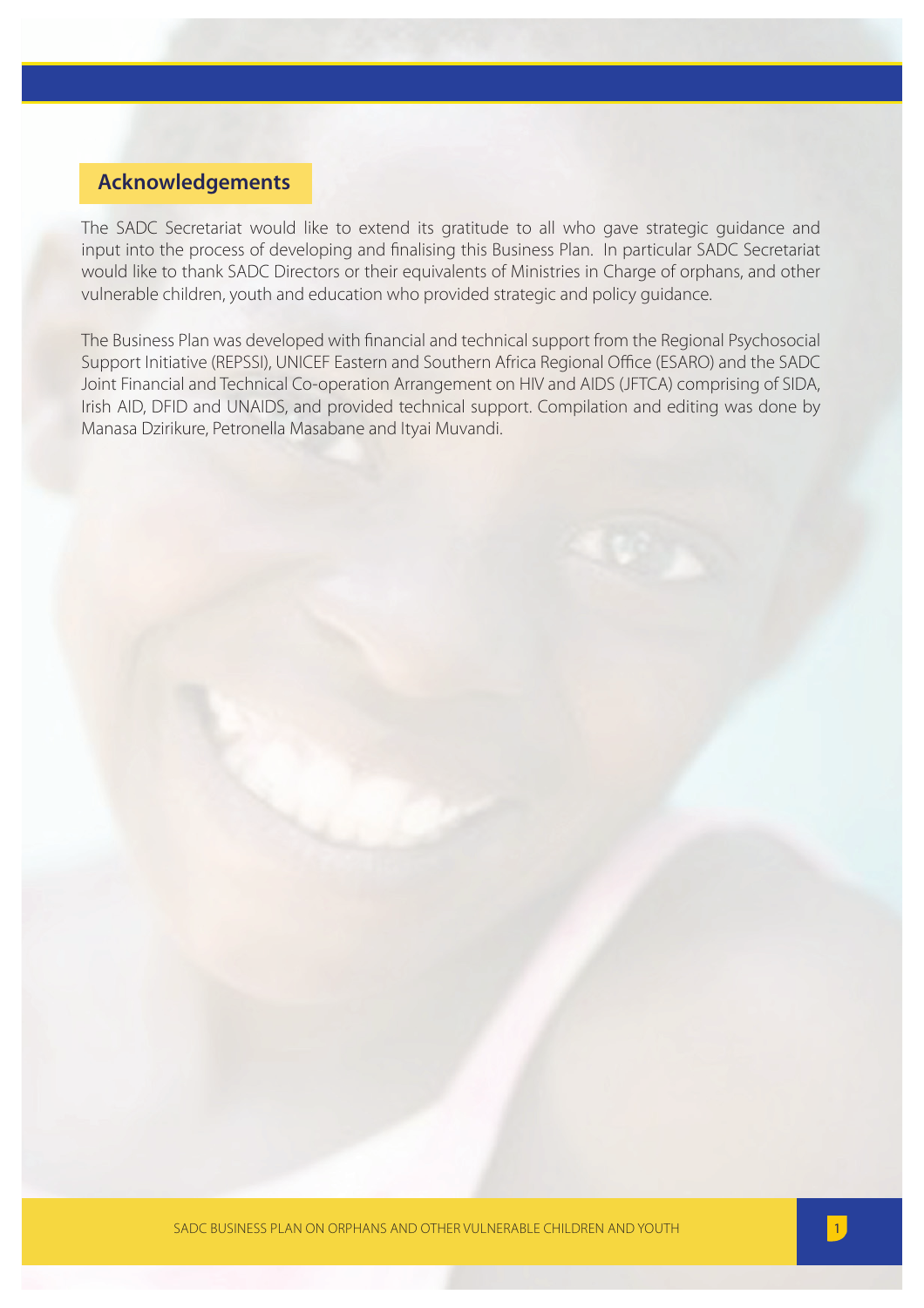## **SADC Business Plan on Orphans and other Vulnerable Children and Youth 2009-2015**

The contents of this publication are the sole responsibility of SADC. The designations employed in the presentation of the material in this publication do not imply the expression of any opinion whatsoever on the part of the SADC Secretariat concerning the legal status of any country, territory, city or area or its authorities, or concerning the delimitations of its frontiers or boundaries.

The mention of specific companies, organizations, or certain manufacturers' products does not imply that they are endorsed or recommended by the SADC Secretariat in preference to others of a similar nature that are not mentioned.

For more information, contact:

Directorate of Social Human Development and Special Programmes SADC Secretariat Private Bag 0095 Gaborone Botswana Tel: +267 3951863 Fax: +267 397 2848 / 318 1070 E-mail: registry@sadc.int Website: www.sadc.int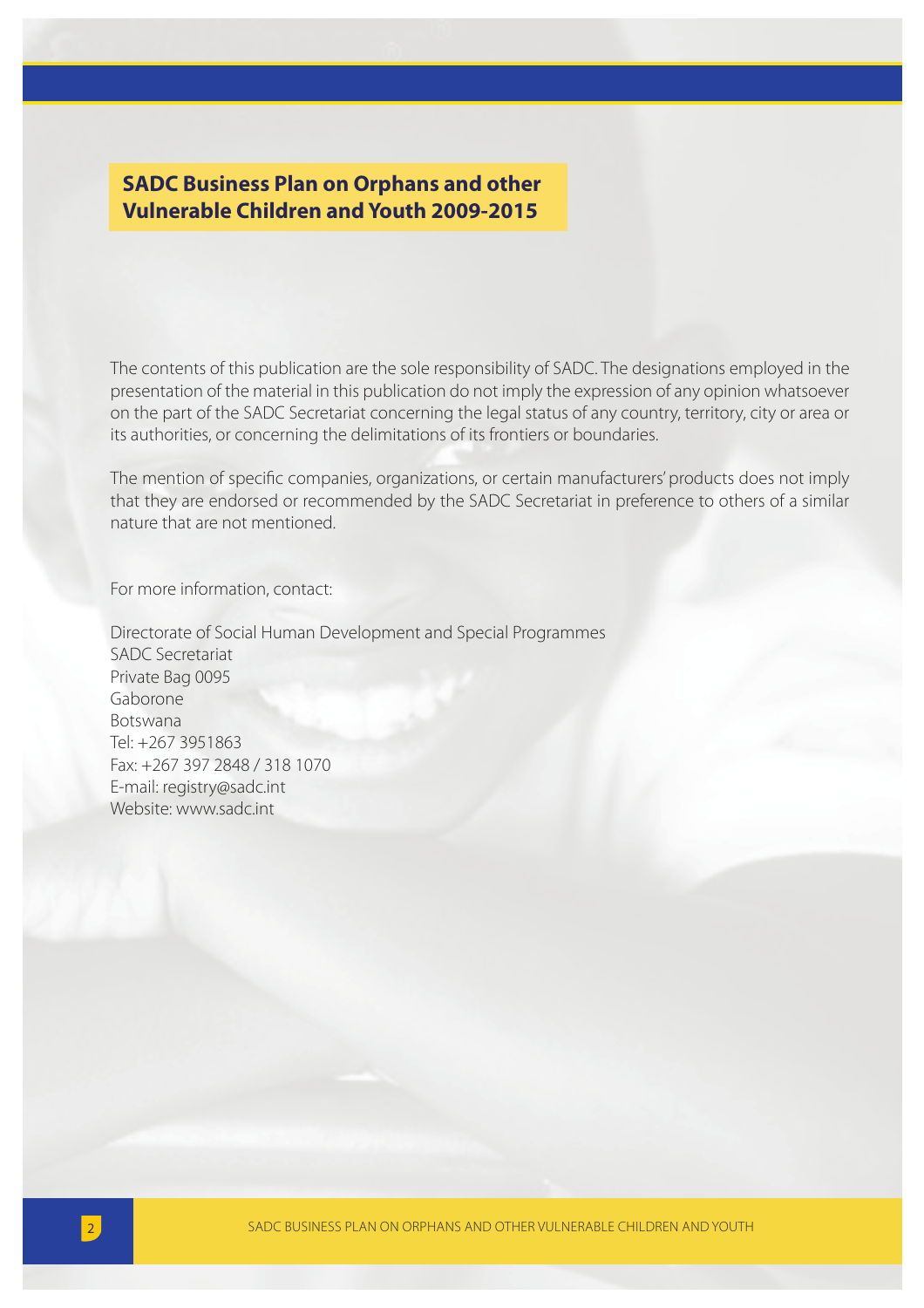## **Acronyms**

| <b>AIDS</b>   | Acquired Immuno-deficiency Syndrome                                               |
|---------------|-----------------------------------------------------------------------------------|
| <b>ACRWC</b>  | African Charter for the Rights and Welfare of the Child                           |
| ADB           | African Development Bank                                                          |
| <b>AIDS</b>   | Acquired Immuno-Deficiency Syndrome                                               |
| AU            | African Union                                                                     |
| <b>CRC</b>    | Convention on the Rights of the Child                                             |
| <b>DFID</b>   | Department for International Development                                          |
| <b>FAO</b>    | Food and Agricultural Organisation                                                |
| <b>HIV</b>    | Human Immuno-deficiency Virus                                                     |
| <b>JFTCA</b>  | Joint Financial and Technical Co-operation Arrangement on HIV and<br>AIDS of SADC |
| <b>ILO</b>    | International Labour Organization                                                 |
| MiET          | Media in Education Trust Africa                                                   |
| M&E           | Monitoring and evaluation                                                         |
| <b>MS</b>     | Member States (of SADC)                                                           |
| <b>NGO</b>    | Non-Governmental Organization                                                     |
| <b>NPA</b>    | National Plan of Action                                                           |
| <b>OVC</b>    | Orphans and Vulnerable Children                                                   |
| <b>OVCY</b>   | Orphans and other Vulnerable Children and Youth                                   |
| <b>REPSSI</b> | Regional Psychosocial Support Initiative                                          |
| SADC          | Southern African Development Community                                            |
| <b>UN</b>     | <b>United Nations</b>                                                             |
| <b>UNESCO</b> | United Nations Educational, Scientific and Cultural Organisation                  |
| <b>UNICEF</b> | United Nations Children's Fund                                                    |
| <b>UNAIDS</b> | Joint United Nations Programme on HIV and AIDS                                    |
|               |                                                                                   |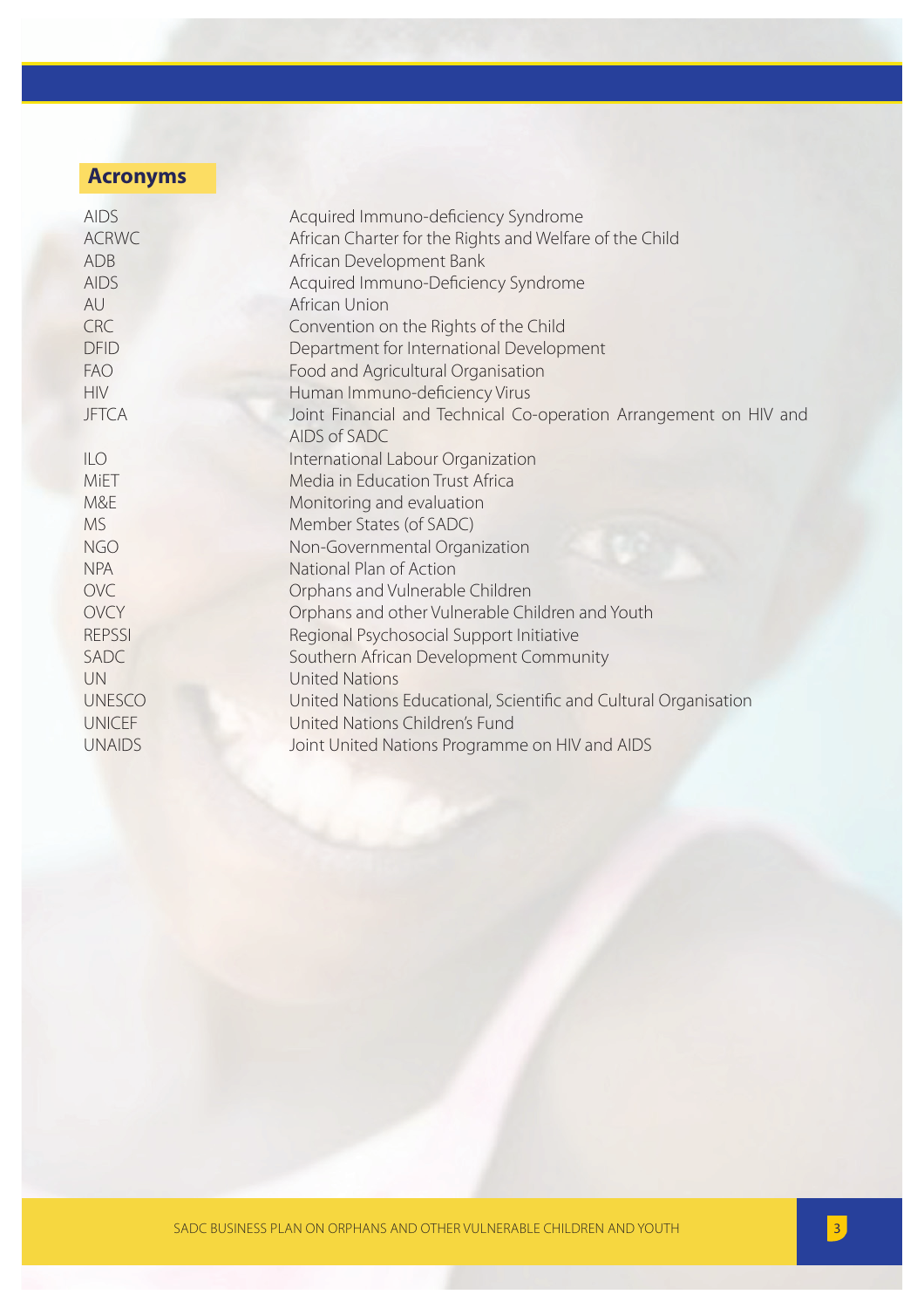## **Table of Contents**

|                  | 2.1   |                                                                                   |  |
|------------------|-------|-----------------------------------------------------------------------------------|--|
|                  | 2.2   |                                                                                   |  |
| 3.0 <sub>1</sub> |       |                                                                                   |  |
| 4.0              |       |                                                                                   |  |
| 5.0              |       |                                                                                   |  |
|                  |       |                                                                                   |  |
|                  | 6.1   |                                                                                   |  |
|                  | 6.1.2 |                                                                                   |  |
|                  |       |                                                                                   |  |
|                  |       |                                                                                   |  |
|                  |       | 9.0 Institutional framework for implementing and monitoring the business plan  17 |  |
|                  |       |                                                                                   |  |
|                  |       |                                                                                   |  |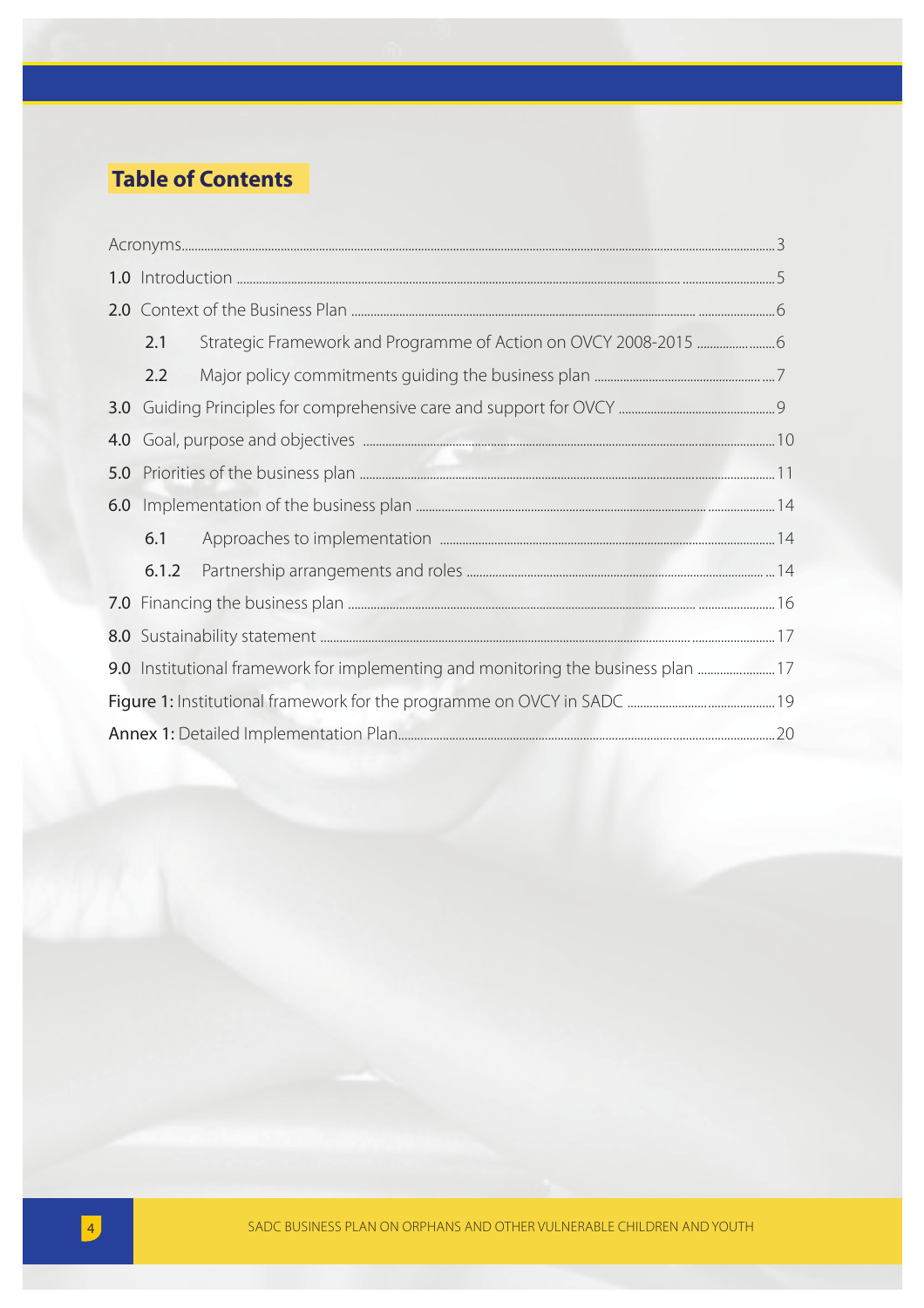## **1.0 Introduction**

1.1 Poverty and under development remain daunting challenges for the SADC region. About two thirds of the population in the region live below the international poverty line of US1\$ per day. Poverty in SADC is exacerbated by several factors among which are: (a) high levels of diseases in particular HIV and AIDS, Malaria and Tuberculosis. These have resulted in unprecedented levels of morbidity and mortality among the people of productive and reproductive age; (b) social conflict and in some cases war; (c) natural disasters such as recurrent droughts and floods associated with climate change which impact negatively on food security; (d) unemployment; (e) and low industrial growth and productivity which is reinforced by high levels of migration of skilled labour from the region. The combined impact of these factors is evident in the increasingly high numbers of orphans and other vulnerable children and youth (OVCY) and the often acute violation of human and child rights. The recent global economic turmoil is compounding on the already dire situation in the region. Health, social and economic forecasts suggest that household poverty and orphaning will remain high in the foreseeable future. Vulnerable and poor households such as those headed by children, women, older people, people living with disabilities and HIV and AIDS and the unemployed bear the brunt of these numerous challenges, with often little or no options to cope.

**1.2** In view of these challenges, SADC developed specific interventions focusing on OVCY, elaborated through the Strategic Framework and Programme of Action for OVC, 2008 -2015 that was approved by SADC Ministers of Health and HIV and AIDS in November 2008 -2015. The Framework and this Business Plan, mark the first deliberate effort to mount a regional response on OVCY in SADC. The premise of the SADC approach to the care and support for OVCY is the recognition that people in particular children and young people who comprise the demographic majority, are the real wealth of SADC Member States (MS). Thus, the fundamental purpose of development should be directed at enlarging their human freedoms and capabilities by expanding the choices that they have, to live full productive and creative lives<sup>1</sup>, contributing to sustainable development in SADC.

**1.3** The success of implementing this Business Plan rests on the goodwill and preparedness of all stakeholders in the region and beyond (governments, civil society and regional organizations, private sector, donors, and most importantly children and young people) to establish mutually productive partnerships focused on collectively achieving comprehensive outcomes for OVCY and their families /carers in SADC. It rests on the preparedness of all stakeholders to assume their collective duties and obligations towards fulfilling the rights of OVCY; and the extent to which children (based on their evolving capabilities) and youth will be empowered and capacitated enough to play their role in addressing deprivation and vulnerabilities in the region.

**1.4** A total budget of US\$ 14,652,888 is required for the six year period of the Business Plan. About US\$4,300,000 is available from the African Development Bank for Pediatric HIV and AIDS interventions, and a balance of US\$ 10,352,888 is required for the rest of the planned activities. See section 5.0: Financing the Business Plan for a detailed summary budget by priority area each year.

1 The State of the Human Development, Human Development Indicators, 2004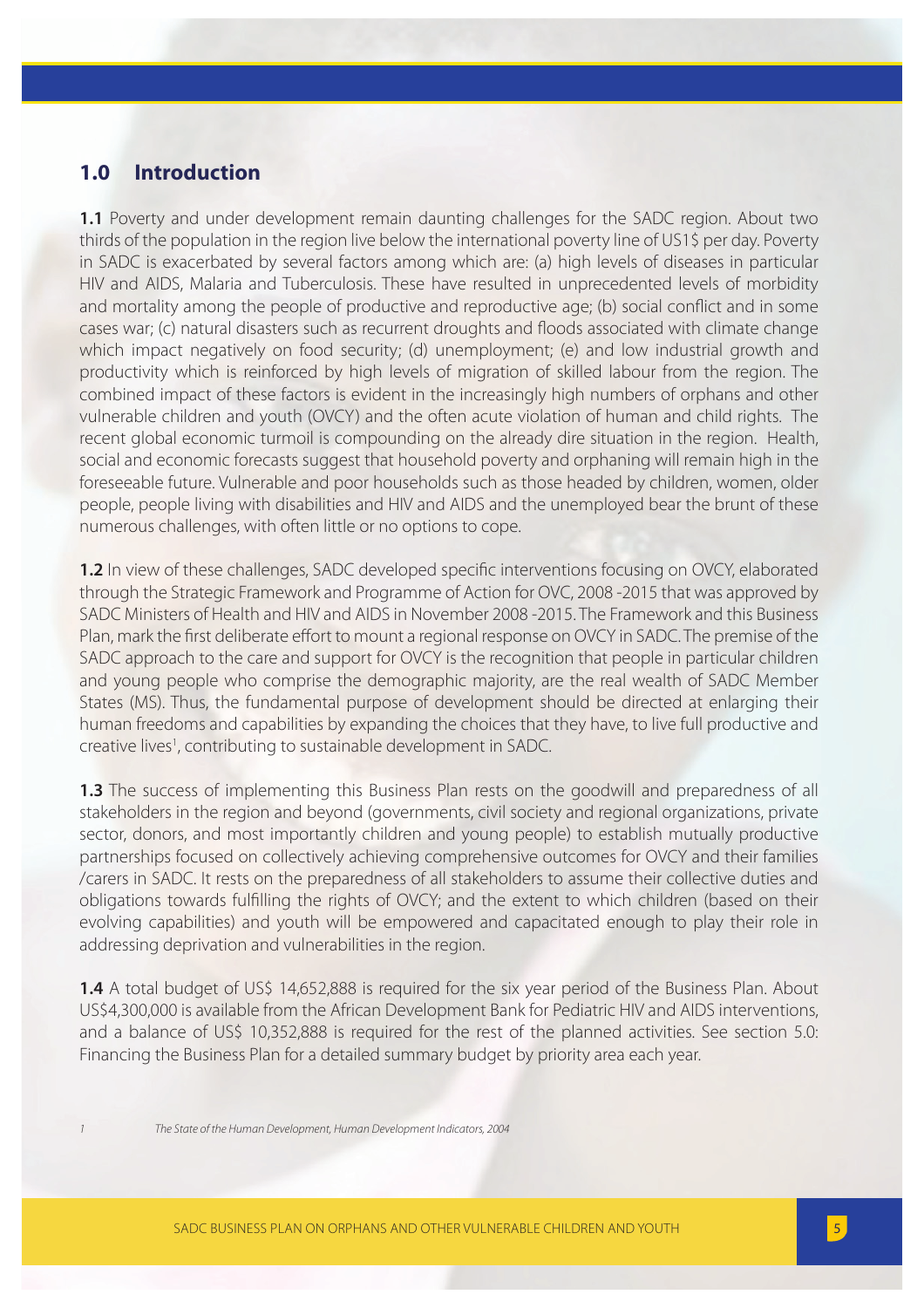## **2. 0 Context of the Business Plan**

This Business Plan has been developed to facilitate the implementation of the Strategic Framework and Programme of Action for OVCY 2008-2009 of SADC. It is a tool to facilitate: timely; goal oriented and measurable; coordinated, holistic and integrated; well resourced efforts supported by regional strategic, policy and technical guidance and implementation partnerships.

#### **2.1 Strategic Framework and Programme of Action (2008 – 2015): Comprehensive Care and Support for Orphans, Vulnerable, Children & Youth (OVCY) in SADC**

The Strategic Framework identifies key priorities that can be facilitated at regional level by SADC Secretariat and Member States, international and regional organisations, civil society, private sector institutions and donors. The vision of the Framework is to ensure that the rights and basic needs of all children and youth in the SADC region are fully met, enabling them to grow up well and realise their full human potentials. Its main purpose is to integrate vulnerable children and youth as priority in all aspects of the development agenda of SADC at policy, legislative and intervention levels, with a focus on providing them with comprehensive services in a holistic manner. The strategic priorities of the Framework are as follows:

- !" Facilitating development and harmonisation of policies and strategies on OVCY across MS to ensure comparability and consistency in addressing vulnerabilities of children and youth. It calls on the SADC Secretariat to advocate MS to ratify and implement global, continental and regional policy and programmatic commitments on children and youth.
- Strengthening the capacity of MS in aspects such as integrating /mainstreaming OVCY in different sectors of development and facilitating the setting up of conditions and mechanisms for comprehensive delivery of services to OVCY. This includes exploring and promoting effective models for alternative care and support arrangements for OVCY.
- Strengthening partnerships for comprehensive service delivery at regional and national levels, particularly through promoting public, private, civil society partnerships and coalition and multi-sectoral and inter-sectoral collaboration.
- Facilitating and articulating for the integration of NPAs into national development plans, define accountability for NPA development and ensure the process is adequately resourced;
- Facilitating the availability of expertise to support MS on the technical aspects of OVCY strategies and programmes. This includes identifying and facilitating technical discussions and leadership and developing guidelines in the different technical areas on OVCY, networking and documenting and sharing and building upon good practices on OVCY care and support; and
- Promoting evidence based policies and programmes in particular by facilitating research on specific issues of OVCY and maintaining regional information system and data bank that reflects the patterns, levels and trends in OVCY challenges. This include facilitating regional capacity to identify emerging issues and advocating for timely responses;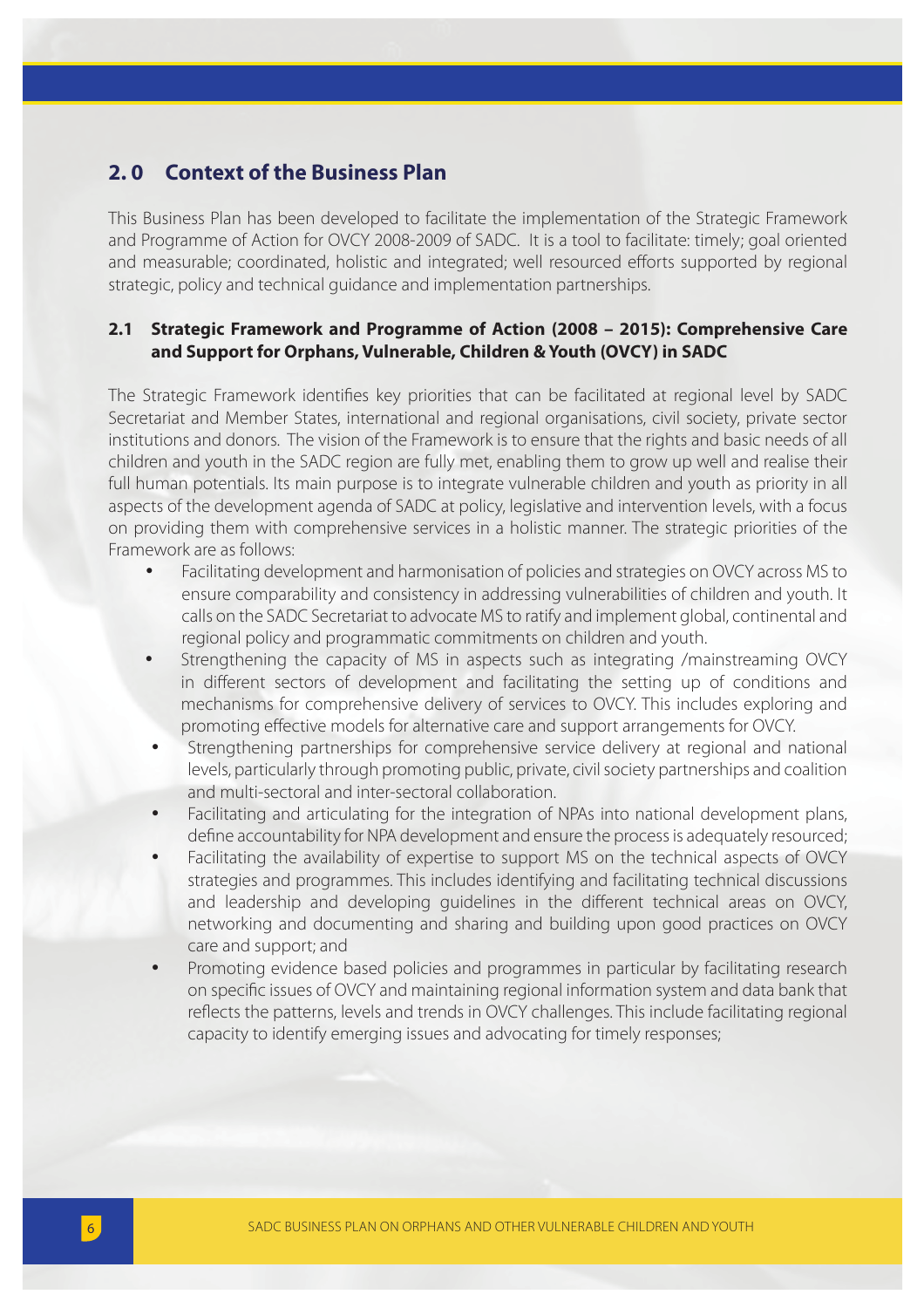- Supporting the strengthening of capacity for MS to monitor and evaluate programmes, and the capacity of SADC Secretariat to monitor and evaluate the regional multi-sector response, and to ensure tracking of targets and reporting on progress in the implementation of regional, continental and global commitments.
- Supporting the scaling up of treatment to pregnant mothers and HIV positive infants and children including OVCY

## **2.2 Major Policy Commitments Guiding the Business Plan**

Several global, Africa, and SADC policy and programme commitments have directly or indirectly inspired this Business Plan as alluded to in the Strategic Framework and Programme of Action for OVCY document. However, the SADC Declaration on HIV and AIDS, 2003; the African Charter on the Rights and Welfare of the Child (ACRWC), 1990 and the African Youth Charter (AYC) , 2006 are the key regional policy references to this Business Plan. These key documents emphasise a child centered developmental and holistic approach to child and youth well being that seeks to address both the psycho-social, physical, economic and political aspects of their development. Drawing on this multisectoral approach, the Business Plan contributes to operationalising other SADC sectoral policy commitments particularly Protocols on Gender, Health, Education and Training, Agriculture; and SADC Declaration on Poverty Eradication and Sustainable Development; among others. Thus the Business Plan will be implemented through, and in collaboration with existing sectoral programmes of SADC and regional partners represented by the different policy commitments outlined above, among others.

## **2.2.1 The SADC Declaration on HIV and AIDS**

The Declaration on HIV and AIDS places emphasis on addressing HIV and AIDS among vulnerable children and through a developmental, comprehensive, holistic and multi-sector approach. Regarding OVCY, its articles call for "intensifying the provision of comprehensive, affordable and user-friendly reproductive health services to youth…; strengthening initiatives that would increase the capacities of women, adolescent girls to protect themselves from the risk of HIV infection, principally through provision of health care and health services, including sexual reproductive health…; promoting and strengthening programmes for youth aimed at creating opportunities for their education, employment and self expression, and reinforcing programmes to reduce vulnerability to alcohol and drug abuse… strengthening family, community based care as well as support to orphans and other vulnerable children; and establishing mechanisms for mitigating the impact of the HIV and AIDS pandemic, including the provision of support to families, orphans and other vulnerable children, and strategies to ensure a sustained labour supply".

## **2.2.2 The Africa Youth Charter (AYC)**

The AYC recognizes "that Africa's greatest resource is its youthful population and that through their active and full participation, Africans can surmount the difficulties that lie ahead". It offers opportunities to comprehensively "empower youth by building their capacity, leadership, responsibilities and provide access to information such that they can take up their rightful place as active agents in decisionmaking and governance". It calls on State Parties to adopt appropriate policies, legislative or other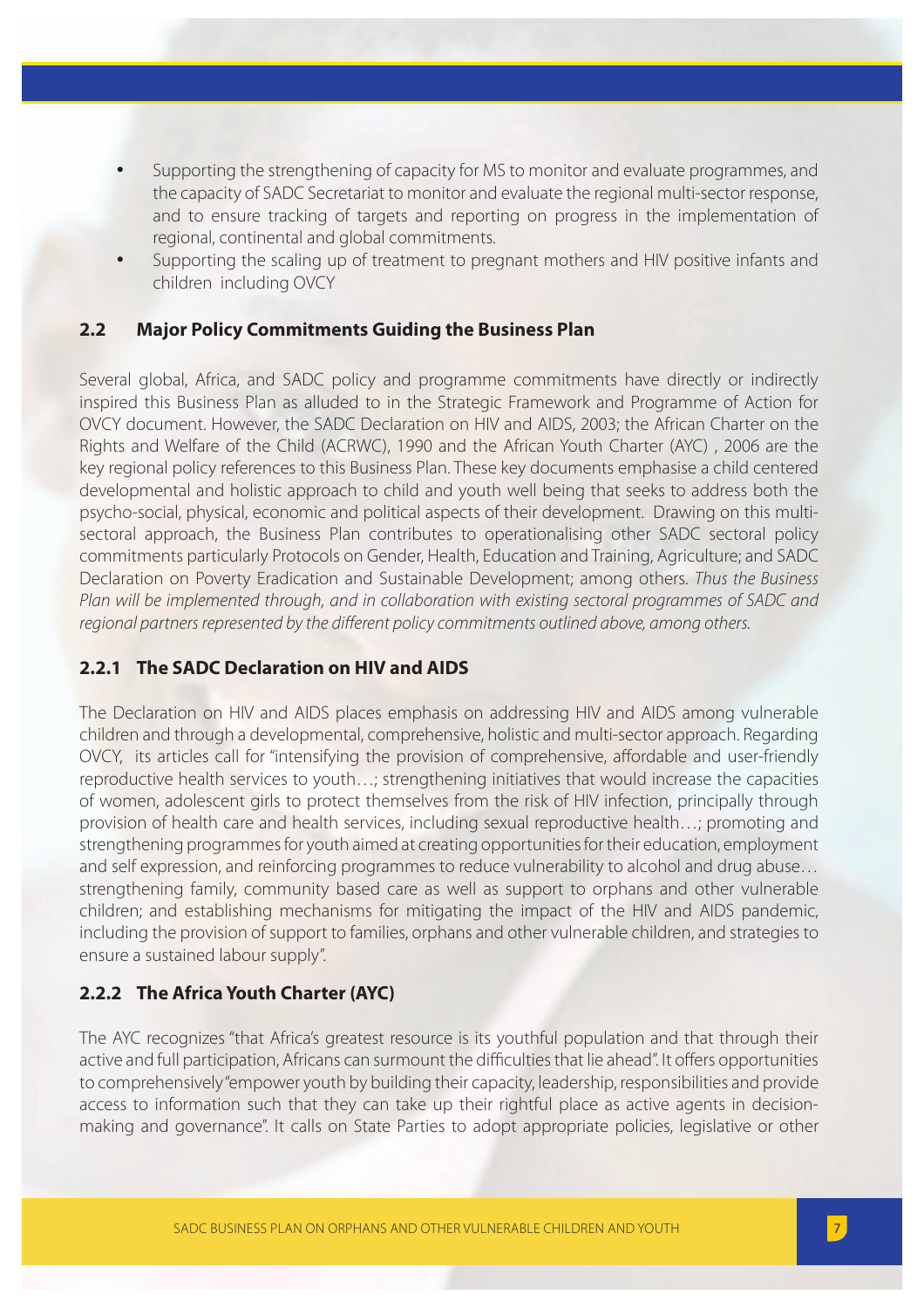measures to promote youth development and well-being. The Charter implores that "every young person shall have the right to social, economic, political and cultural development with due regard to their freedom and identity and in equal enjoyment of the common heritage of mankind". State Parties are called upon to encourage youth organizations to lead youth programmes, including the creation or strengthening of platforms for youth participation in decision-making at local, national, regional, and continental levels of governance, and youth voluntarism and responsibility towards their families, communities, the State and international community. The Charter also specifically calls on State Parties to "secure the full involvement of youth in identifying their reproductive and health needs and designing programmes that respond to these needs with special attention to vulnerable and disadvantaged youth, and to institute programmes to address health pandemics in Africa such as HIV and AIDS, tuberculosis and Malaria.

## **2.2.3 The African Charter on the Rights and Welfare of the Child (ACRWC)**

The ACRWC is a version of the United Convention on the Rights of the Child (CRC), 1989, customised to the African context. It notes "that the situation of most African children, remains critical due to the unique factors of their socio-economic, cultural, traditional and developmental circumstances, natural disasters, armed conflicts, exploitation and hunger, an on account of the child's physical and mental immaturity he/she needs special safeguards and care". The Charter recognises that "the child occupies a unique and privileged position in the African society and that for the full and harmonious development of his/[her] personality, the child should grow up in a family environment in an atmosphere of happiness, love and understanding". Among the several priorities identified by the Charter, this Business Plan will focus on those that call for: the best interest of the child to be considered in all actions concerning the child; ensuring the survival, protection and development of the child; allowing the child to communicate his or her own views; adequately preparing the child for responsible life; providing special protection measures to handicapped children; establishing special monitoring units to provide necessary support for the child; protecting refugee children including combating child trafficking. Of interest to the Business Plan is also preparing children to take on their responsibilities towards family and society consistent with their evolving capabilities.

#### 2.2.4 Definitions

A child is every human being below the age of 18 years (CRC, 1989; ACRWC, 1990). An orphan is a child below the age of 18 years who has lost one or both parents. Vulnerability is defined as any involuntary situation or condition(s) which exposes a child to high risk of deprivation, or "an expected welfare loss above a socially accepted norm, which results from risky /uncertain events, and the lack of appropriate risk management instruments" (World Bank). Children who are vulnerable are more likely to fall through the cracks of regular support and often require external support because their immediate support system (families/caregivers) can no longer cope.

Notwithstanding the AYC definition of youth which is every person between the ages of 15 and 35 years this Business Plan adopts the UN definition of youth as every person between the ages of 15 and 24 years, in recognition of the peculiar health, in particular HIV and AIDS, psycho-social, political and economic vulnerabilities that characterise this transitional period from childhood to adulthood.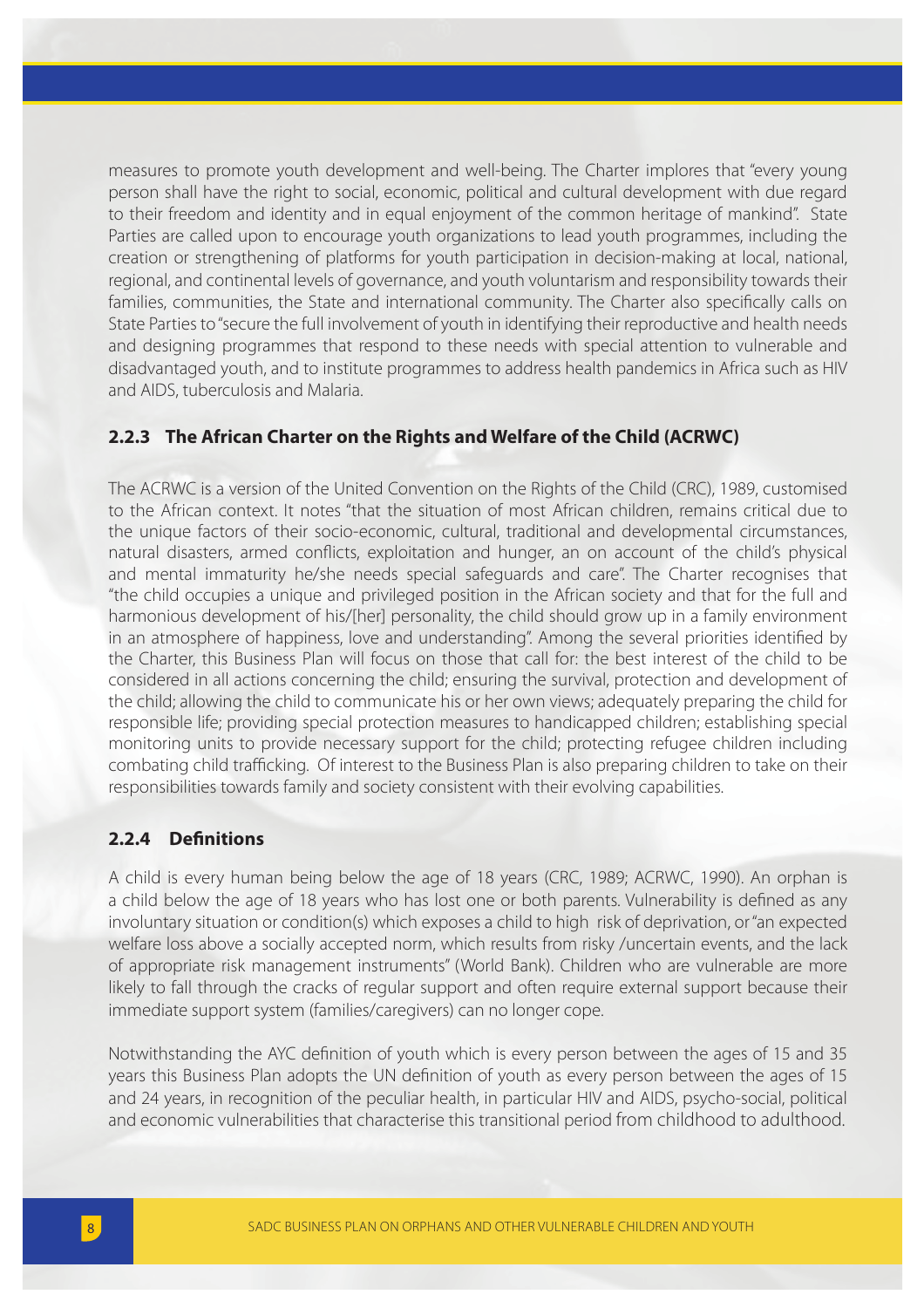## **3.0 Guiding Principles for Comprehensive Care and Support for OVCY**

The principles guiding the development and implementation of the Business Plan are consistent with those of the OVCY Strategic Framework and Programme of Action that it seeks to operationalise. The centrality of these principles to the successful implementation of the OVCY Strategic Framework requires that they be recited in this Business Plan. They are built on the recognition of the urgent need for a paradigm shift from current vertical or reductionist development approaches to approaches that embody holism and the interrelationships between the diverse phenomena that impact on the lives of OVCY and their families. These principles include but not limited to:

- **Holistic development** Policies, strategies and programmes must promote holistic and comprehensive services for children and youth considering a "whole child development" approach (UNICEF, 2006). This includes adopting different intervention approaches and methodologies and strengthening implementation partnerships that are necessary to coordinate and fulfill all basic needs of children and youth, and prevent, minimize or eliminate risks of deprivation;
- Developmental interventions should recognize children and youth as a critical mass of human development potential rather than collectives of problems. Thus taking cognizant of age specific needs of children and youth, interventions should focus on empowering and building capacities of children and youth to realise their full human potentials (physical, psychological, moral, spiritual, emotional, economic and political), and to promote understanding of rights and responsibilities at an early age;
- Gender sensitivity policies, strategies and programs on OVCY must address deprivation and vulnerabilities that are driven by differences in gender, and take into account existing gender inequalities among boys and girls, man and women;
- Participation Children, youth and communities must be motivated, empowered so they can be actively engaged, involved and taking leadership in developing policies, strategies, programmes, methodologies and tools. Interventions should be context relevant and driven and informed by beneficiaries and communities;
- **Sustainability** interventions should be designed to consider the long term nature of children and youth needs and vulnerabilities not limited to particular project life cycles. Interventions should be free from any negative impact that may arise directly or indirectly as a result of the approaches used to deliver services; and
- Child rights centredness -Interventions should place the child and investment in children's wellbeing at the centre, compelling duty bearers, older children and youth (based on their evolving capabilities) to take on their roles and responsibilities to meet the needs of all vulnerable children and youth regardless of their condition and circumstances. Policies and programs designed at all levels should demonstrate how they will translate into real benefits for children and youth.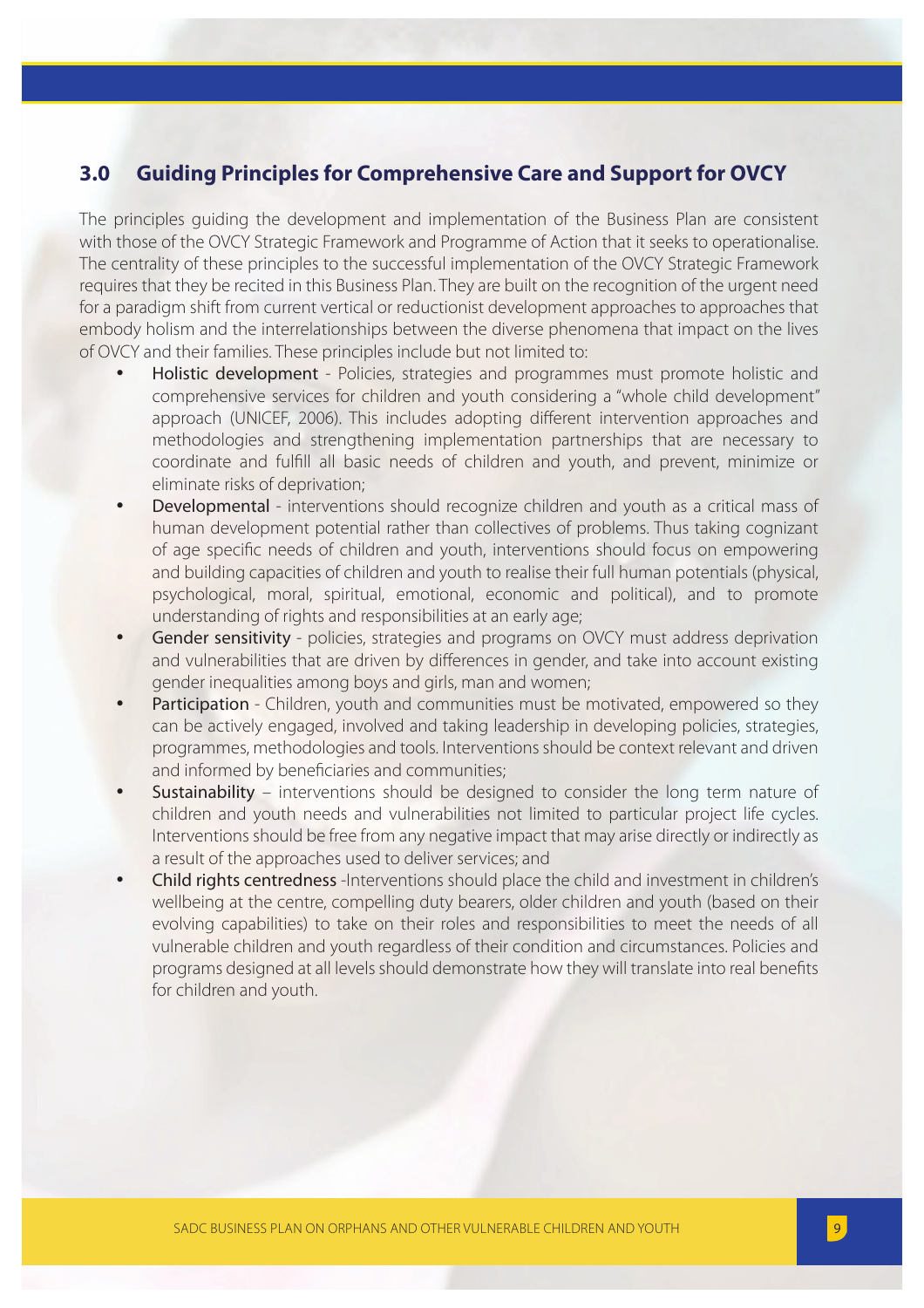## **4.0 Goal, Purpose and Objectives of the Business Plan**

**4.1 Goal:** To improve the capacity of SADC MS to adequately respond to the rights and developmental needs of orphans and other vulnerable children and youth.

**4.2 Purpose:** To facilitate the review, development and harmonization of OVCY strategies and policies so as to address the rights and developmental needs of OVCY in the SADC region.

#### **4.3 Objectives and Expected Outcomes**

#### **Objectives**

- To facilitate the establishment of an enabling policy environment to reduce deprivation and vulnerability facing OVCY
- To enhance capacities of MS to implement comprehensive policies and strategies that address deprivation and vulnerability of OVCY
- To facilitate the design and implementation of evidence based, age and gender relevant OVCY interventions in MS; and
- To enhance the capacity of the SADC Secretariat to effectively implement, monitor and evaluate the strategic framework on OVCY in the region.

#### **Expected Outcomes**

- Improved policy environment to reduce deprivation and vulnerability of OVCY in SADC
- Enhanced capacities of MS to implement comprehensive policies and strategies that address deprivation and vulnerability for OVCY
- Evidence based, age and gender relevant OVCY interventions designed and implemented in MS;
- Enhanced capacity of the SADC Secretariat to facilitate implementation, monitoring and evaluation of the Strategic Framework on OVCY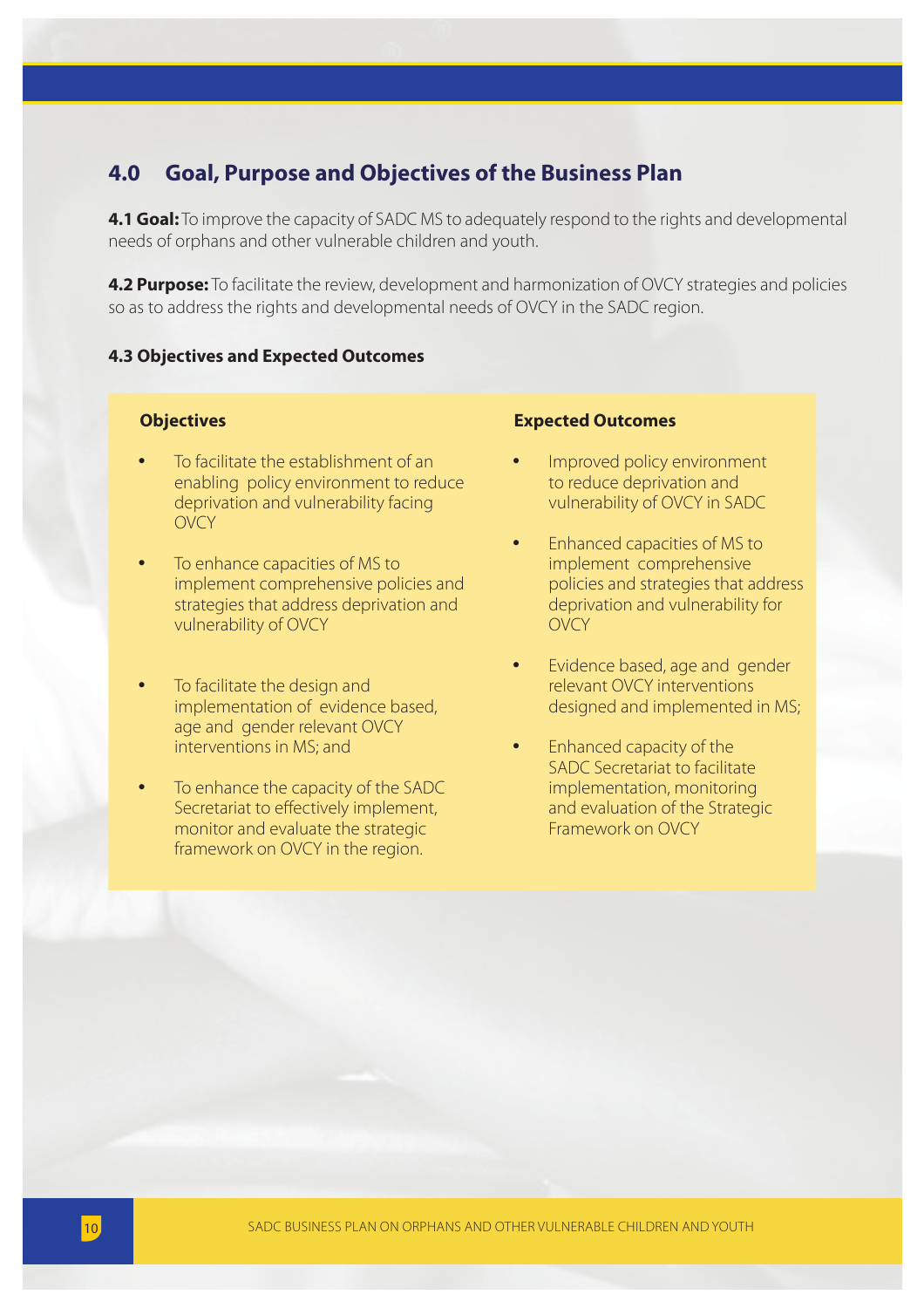## **5.0 Priorities of the Business Plan**

The Business Plan focuses on the following five key strategic outcomes or priorities of the Strategic Framework and Programme of Action:

- $\Box$  Policies reviewed, developed and harmonized to comprehensively address deprivation and vulnerabilities of OVCY
- Capacity for integrating OVCY issues in development planning and for comprehensive programming for OVCY strengthened
- $\Box$  Learning, partnerships and technical responses on OVCY strengthened in the region
- □ Capacity for research, monitoring and evaluation on OVCY enhanced
- $\Box$  Implementation of the Business Plan on OVCY effectively coordinated, managed and resourced

Specific outcomes and outputs of the Business Plan have been informed by the Strategic Priorities and elaborated as follows:

**Strategic Outcome 1:** Improved policy environment to prevent and reduce deprivation and vulnerability of OVCY in SADC

Specific Outcome 1.1: Social protection integrated in national development policies and plans of SADC MS to ensure comprehensive package of services for OVCY and their families /carers.

- **Output 1:** SADC social protection framework developed and adopted by MS
- *Output 2:* SADC policy quidelines for integrating social protection into national development policies and plans including poverty reduction strategies (to economically empower vulnerable youth and families/carers of OVCY) and NPAs developed and MS begin to implement them.
- *Output 3:* Greater commitment to social protection of children and youth with disability

Specific Outcome 1.2: MS provide comprehensive services to prevent and reduce deprivation and vulnerabilities of OVCY

- *Output 1:* SADC Minimum package of services including psychosocial support framework developed and adopted by MS
- *Output 2:* Sectoral policies and programmes of the SADC Secretariat integrate minimum package of services for OVCY within their sectoral mandates

Specific Outcome 1.3: Participation and leadership empowerment for OVCY integrated into policies and strategies of MS to prevent and reduce deprivation and vulnerabilities among children and youth.

*Output 1:* SADC MS ratify and domesticate the African Youth Charter

*Output 2:* A SADC framework on child and youth participation including voluntarism and leadership empowerment to prevent and reduce vulnerabilities of OVCY developed and adopted by MS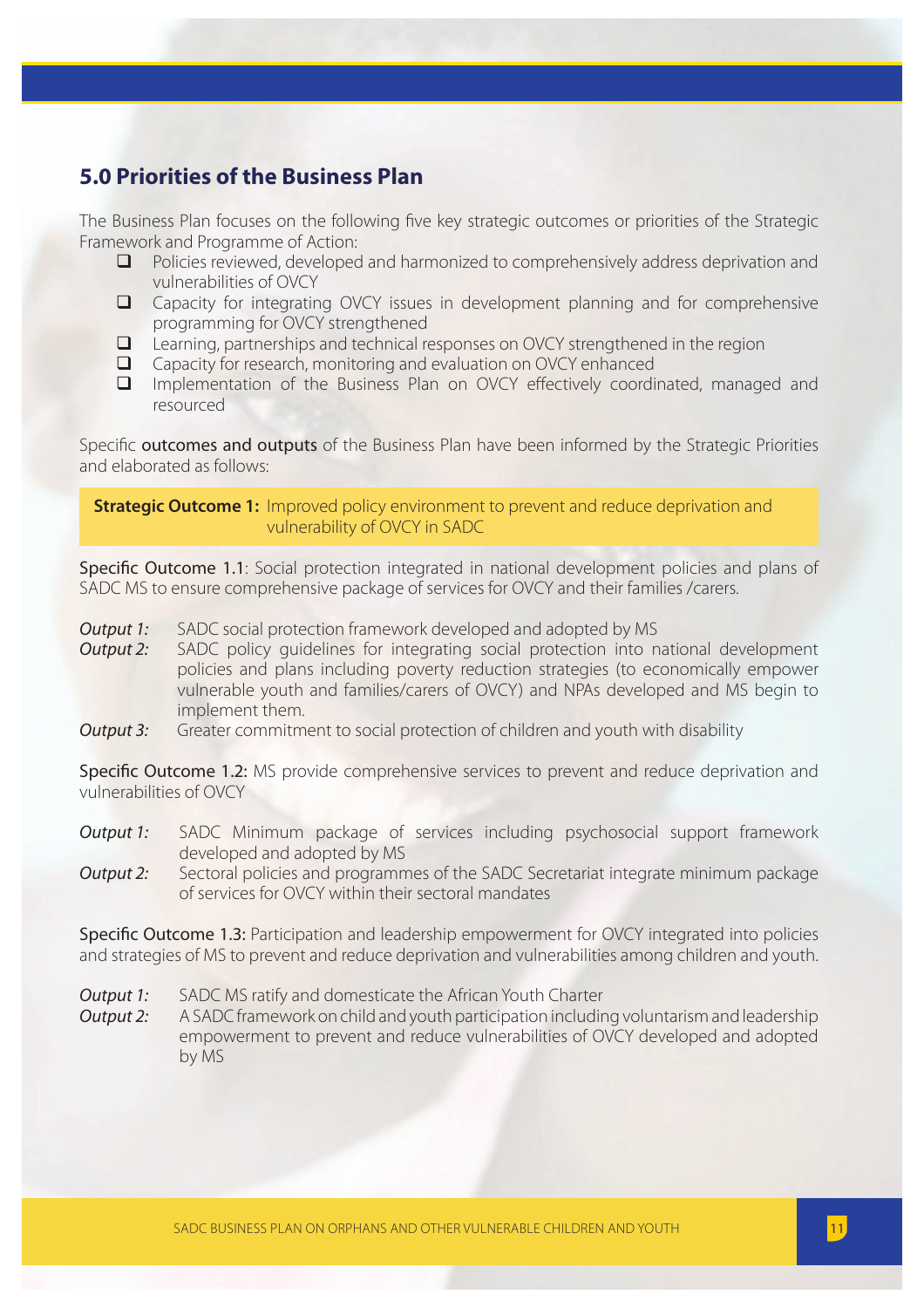Specific Outcome 1.4: SADC MS adopt and implement comprehensive pediatric AIDS/TB/ Malaria treatment and care practices

*Output 1*: Harmonised comprehensive pediatric AIDS /TB/Malaria treatment and care guidelines and adopted by SADC MS

Specific Outcome 1.5: SADC MS adopt and implement policies and programmes to protect mobile children and youth

- **Output 1:** Harmonised SADC policies, legislation and strategies to combat trafficking of children and youth
- **Output 2:** Harmonised SADC policies and strategies for the protection of refugee, unaccompanied and unregistered cross border mobile children

**Strategic Outcome 2:** Enhanced capacities of SADC MS to implement Comprehensive policies and strategies to address deprivation and vulnerability of OVCY

Specific outcome 2.1: Capacity of MS to implement social protection strategies across sectors strengthened.

- *Output 1:* Policy and decision makers from key development sectors of SADC MS sensitized and trained on integrating social protection in national development instruments including those for child and youth development.
- *Output 2:* Development planners from key sectors of SADC MS trained on designing and coordinating national strategies for implementing minimum package of services for OVCY across sectors

Specific Outcome 2.2: Capacity of social welfare sectors of MS to integrate social protection within NPAs strengthened

- **Output 1:** Policy and decision makers from social welfare sectors of MS sensitized and trained on integrating social protection in NPAs
- *Output 2:* Development planners from social welfare sectors of MS trained on designing and coordinating implementation of pro-social protection NPAs

**Specific Outcome 2.3:** Capacity of MS to facilitate effective child and youth participation including voluntarism and leadership empowerment to prevent and reduce vulnerability of children and youth strengthened.

- *Output 1:* Policy and decision makers and planners from sectors responsible for children and youth of MS sensitized and trained on the implementation of the SADC child and youth participation and leadership framework
- *Output 2:* Child and youth leaders from MS sensitized and trained on the implementation of the SADC child and youth participation, including voluntarism and leadership framework
- *Output 3:* The capacity of sectors responsible for children and youth, and child and youth led organizations to integrate health, HIV and AIDS /SRH into their strategies and programmes strengthened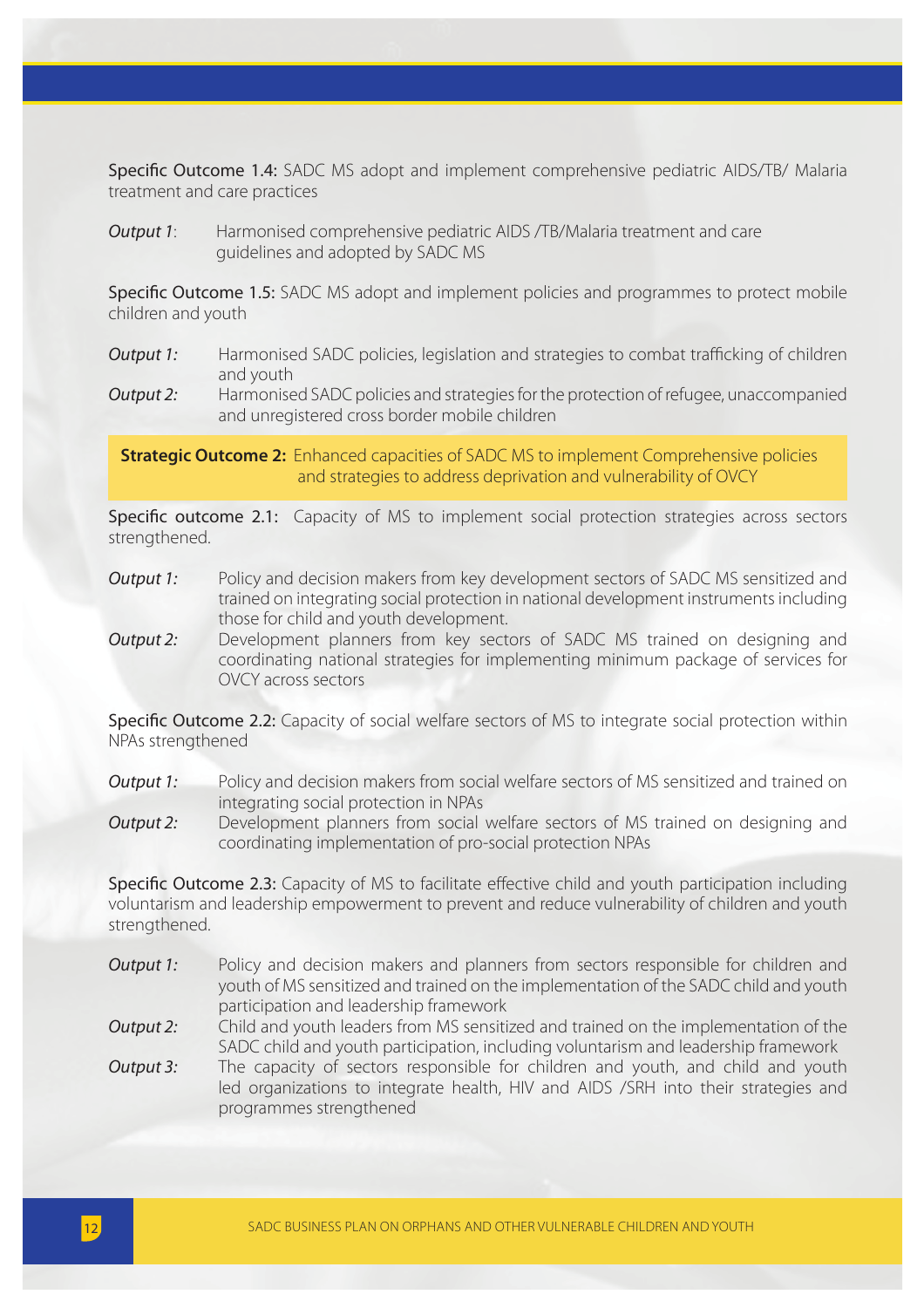Specific Outcome 2.4: Capacity of MS, including CSOs to implement comprehensive pediatric AIDS/ TB and Malaria care and treatment guidelines strengthened

*Output 1:* Health and OVCY planners and managers in SADC MS sensitized and trained on the implementation of the guidelines on pediatric HIV and AIDS/TB and Malaria.

**Strategic Outcome 3:** Evidence based OVCY interventions designed and implemented in MS

Specific Outcome 3.1: Specific vulnerabilities of different OVCY established and monitored

- **Output 1:** A set of comprehensive regional OVCY development indicators for SADC developed and tracked annually
- **Output 2:** OVCY vulnerability, age and gender specific situation assessments and analyses conducted and findings applied to inform better policies, strategies and programmes

Specific Outcome 3.2: Enhanced capacity for generating, managing and utilising information on OVCY at national and regional level

*Output 1:* Regional knowledge management strategy on OVCY including documenting and sharing good/promising practices developed and implemented

*Output 2:* Enhanced capacity to monitor and respond to needs of OVCY in emergency situations

**Strategic Outcome 4:** Enhanced capacity of the SADC Secretariat to facilitate implementation, monitoring and evaluation the Strategic Framework on OVCY

Specific Outcome 4.1: Enhanced capacity of the SADC Secretariat to manage and coordinate the implementation of the OVCY Strategy and Business Plan

- *Output 1:* Capacity for joint planning and monitoring on comprehensive OVCY interventions strengthened across sectoral programmes of the SADC Secretariat
- **Output 2:** Capacity of the SADC Secretariat to coordinate regional partnerships on the implementation of the OVCY Framework strengthened
- *Output 3:* Regional reviews, monitoring and evaluations of the implementation of the SADC OVCY Business Plan conducted
- *Output 4:* Capacity to lead and manage the implementation of the OVCY Framework at the SADC Secretariat strengthened

Specific outcome 4.2: The outcome and impact of the implementation of the SADC OVCY framework established

- **Output 1:** Regional progress reports on outcomes and impact of the implementation of the OVCY framework in SADC Member States produced and disseminated
- *Output 2:* Special impact studies on regional OVCY interventions conducted in SADC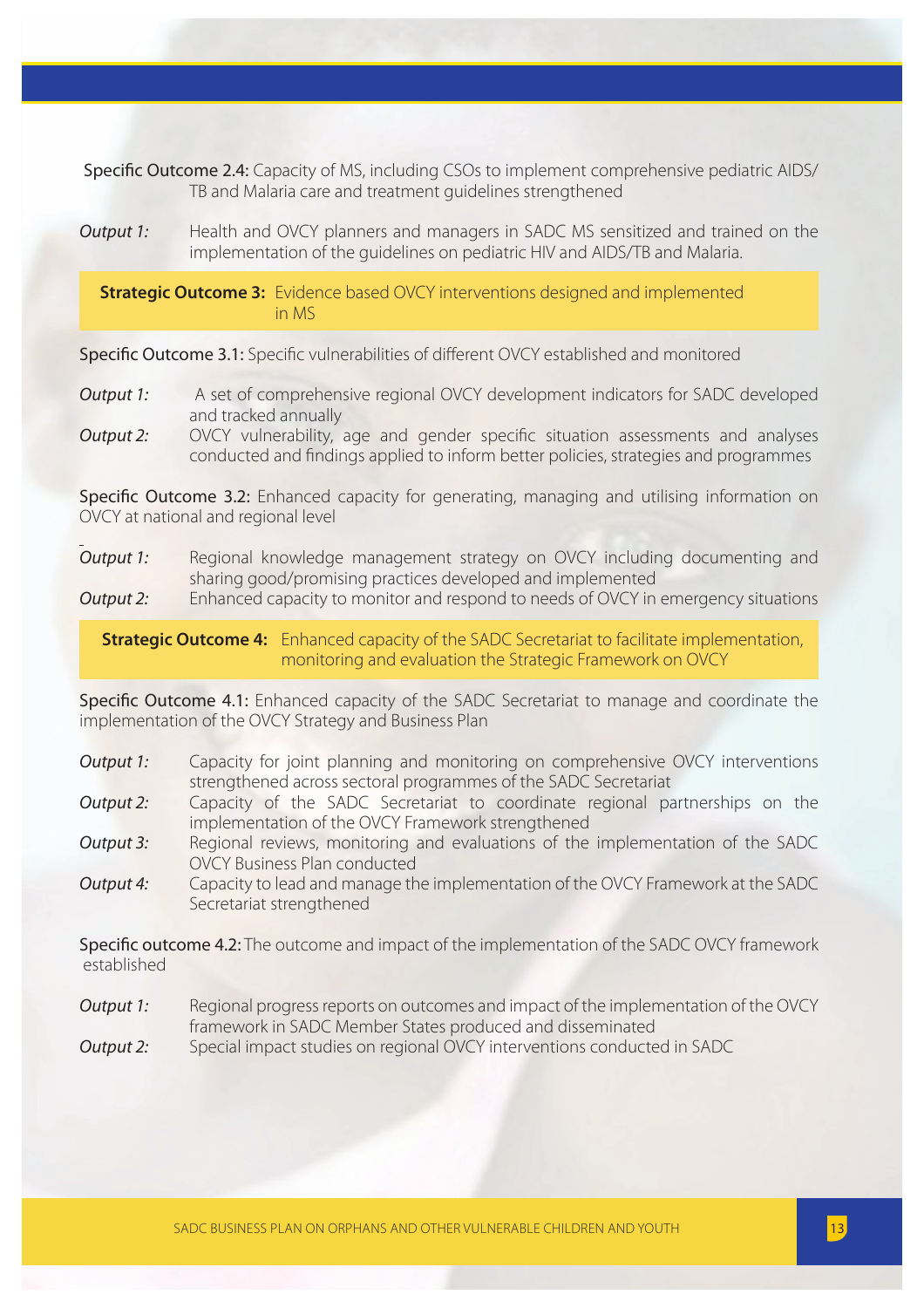## **6.0 Implementation of the Business Plan**

#### **6.1 Approaches to Implementation**

The Business plan will be implemented through existing sectoral programmes and structures at the SADC Secretariat in particular: (a) Education and Training; (b) Health; (c) HIV and AIDS; (d) Employment and Labour; (e) Gender; (f) Food, Agriculture and Natural Resources. Thus activities will be coordinated through the following three main approaches:

- a) SADC Secretariat directly facilitating regional activities through: (i) OVCY technical officers; (ii) sector programme managers at the Secretariat; (iii) consultancy; (iv) partnerships with UN agencies and selected regional organisations /institutions working on OVCY.
- b) Other times, activities will be implemented through sub-contracting technical organisations with the Secretariat playing a monitoring and supervisory role.
- c) Joint activities with regional partners UN agencies, civil society organisations, private sector, including regional partnership networks and forums such as regional interagency task teams (RIATTs) and others, with SADC Secretariat providing policy formulation oversight. Under this arrangement, different like minded partners may team up, working with SADC Secretariat on specific projects to achieve common outcomes for Member States.

In all cases, efforts will be made to ensure that activities are linked to regional and national plans of Government Ministries / Departments; UN agencies and regional CSO partners for complimentarity, effectiveness and to achieve comprehensive outcomes for OVCY.

The success of implementing the Business Plan depends on the entire system of regional and national partnerships functioning effectively in complimentarity. Weaknesses at one level and in one organisation can affect the entire response process, compromising outcomes for OVCY. Thus one of the functions of the M&E system is towards measuring the effectiveness and efficiency of partnerships at each level of the support system.

## **6.1.2 Partnerships and roles**

- a) SADC Secretariat with support from UN agencies will facilitate: (i) conceptual leadership; (ii) regional policy formulation and ownership by Member States; (iii) convening regional stakeholders; (iv) monitoring and getting Member States to account /report at regional level on their commitments; (iv) resource mobilisation
- b) UN System in collaboration with SADC Secretariat will facilitate: (i) conceptual and technical support at regional and national levels; (ii) coordination and logistical support to partnerships; (ii) interface with Governments and civil society for advocacy, technical support and implementation at national and community levels - through country offices; (iv) monitoring and getting Governments to account /report on their commitments at national level through UN country offices; (v) resource mobilisation: advocacy and convening donors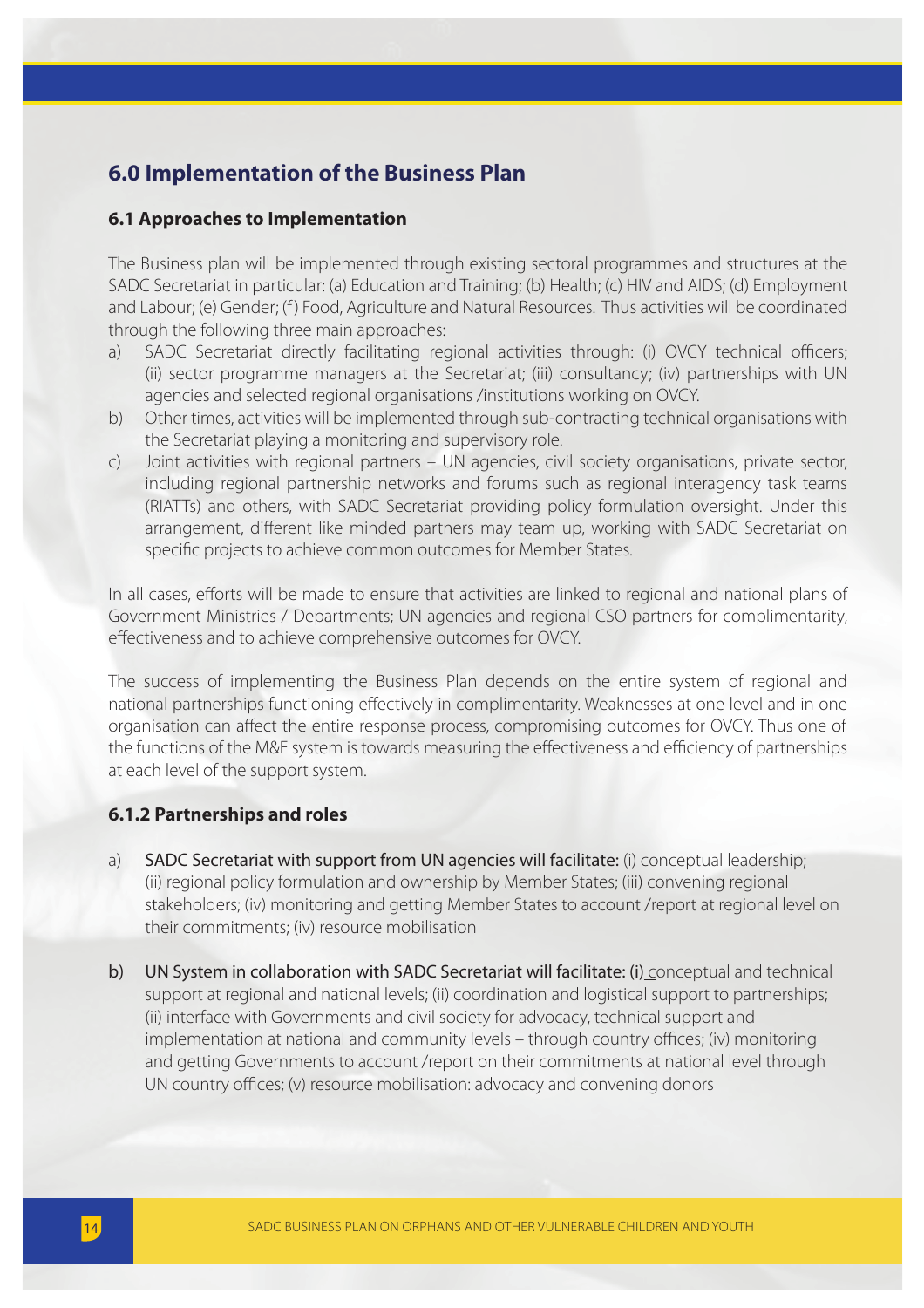- c) Civil society /private sector will facilitate: (i) conceptual and technical support at regional, national and community levels; (ii) interface with communities including advocacy, technical support and community mobilisation at national and community levels; (iii) implementation (direct service delivery) at regional, national and community levels; (iv) resource mobilisation for regional, national and community implementation; (v) monitoring and evaluating outcomes for the child at household level – supporting Government capacity to report nationally, regionally and globally; (vi) information generation on specific technical issues in partnership with SADC and UN; (vii) sharing lessons and experiences at regional, national and community levels
- d) Governments will: (i) provide policy consensus at regional level consistent with global commitments; (ii) take ownership and sustain initiatives; (iii) implement regional policy and strategic priorities – direct service delivery; (iv) monitor and evaluate with support from UN and civil society; (v) coordinate at national and sub national levels; (vi) mobilize resources locally and internationally and account; (vii) generate and manage information with technical support from UN, civil society and private sector; (viii) build local implementation capacity; (ix) facilitate sharing lessons and experiences at regional and national levels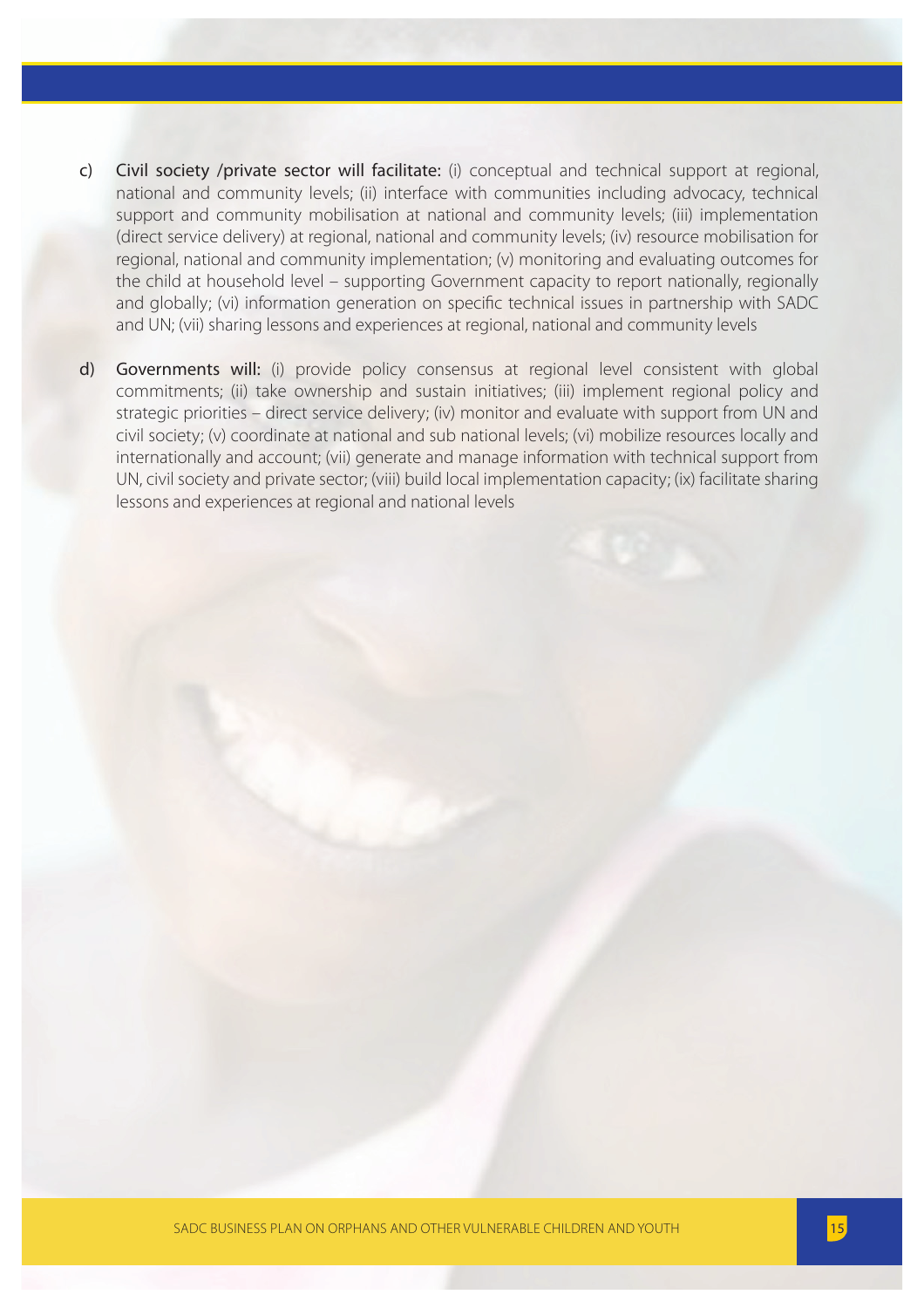## **7.0 Financing the Business Plan**

 Resources will be mobilized through (a) the SADC HIV and AIDS Fund and other direct Member States contributions including seconding staff; (b) existing JFTCA; and (c) Bilateral Arrangements with Project focused donors

## **7.1 Summative Yearly Budget for the Business Plan (April 2009 – March 2015)**

| Programme Priority Area                                                                                          |         | Indicative Budget (US\$) per year |                 |           |                 |                 |            |
|------------------------------------------------------------------------------------------------------------------|---------|-----------------------------------|-----------------|-----------|-----------------|-----------------|------------|
|                                                                                                                  | Yr1     | Yr <sub>2</sub>                   | Yr <sub>3</sub> | Yr4       | Yr <sub>5</sub> | Yr <sub>6</sub> | Total      |
| Improved policy<br>environment to prevent and<br>reduce vulnerability of OVCY<br>in SADC                         | 242,000 | 1,086,000                         | 520,000         | 100,000   | 229,000         | 50,000          | 2,227,000  |
| Enhanced capacities of<br>SADC MS to implement<br>comprehensive policies and<br>strategies on OVCY               | 162,000 | 1,930,000                         | 3,300,000       | 927,000   | 218.888         | 60,000          | 6,642,888  |
| <b>Evidence based OVCY</b><br>interventions designed and<br>implemented in SADC MS                               | 380,000 | 400.000                           | 290,000         | 349,000   | 700.000         | $\Omega$        | 2,119,000  |
| Enhanced capacity of<br>the SADC Secretariat to<br>implement, monitor and<br>evaluate the Strategic<br>Framework | 169.000 | 575,000                           | 660,000         | 815,000   | 375,000         | 1.070.000       | 3,664,000  |
| <b>Total programme Budget</b>                                                                                    | 953,000 | 3,991,000                         | 4,770,000       | 2,236,000 | 1,522,,888      | 1,180,000       | 14,652,888 |
| Available budget -ADB<br>Pediatric AIDS                                                                          |         | 2,000,000                         | 2,300,000       |           |                 |                 | 4,300,000  |
| <b>Funds Requested</b>                                                                                           | 953,000 | 1,991,100                         | 2,470,000       | 2,236,000 | 1,522,888       | 1,180,000       | 10,352,888 |

*Specific budgets can be prepared in the form of regional projects to scale up urgent intervention priorities*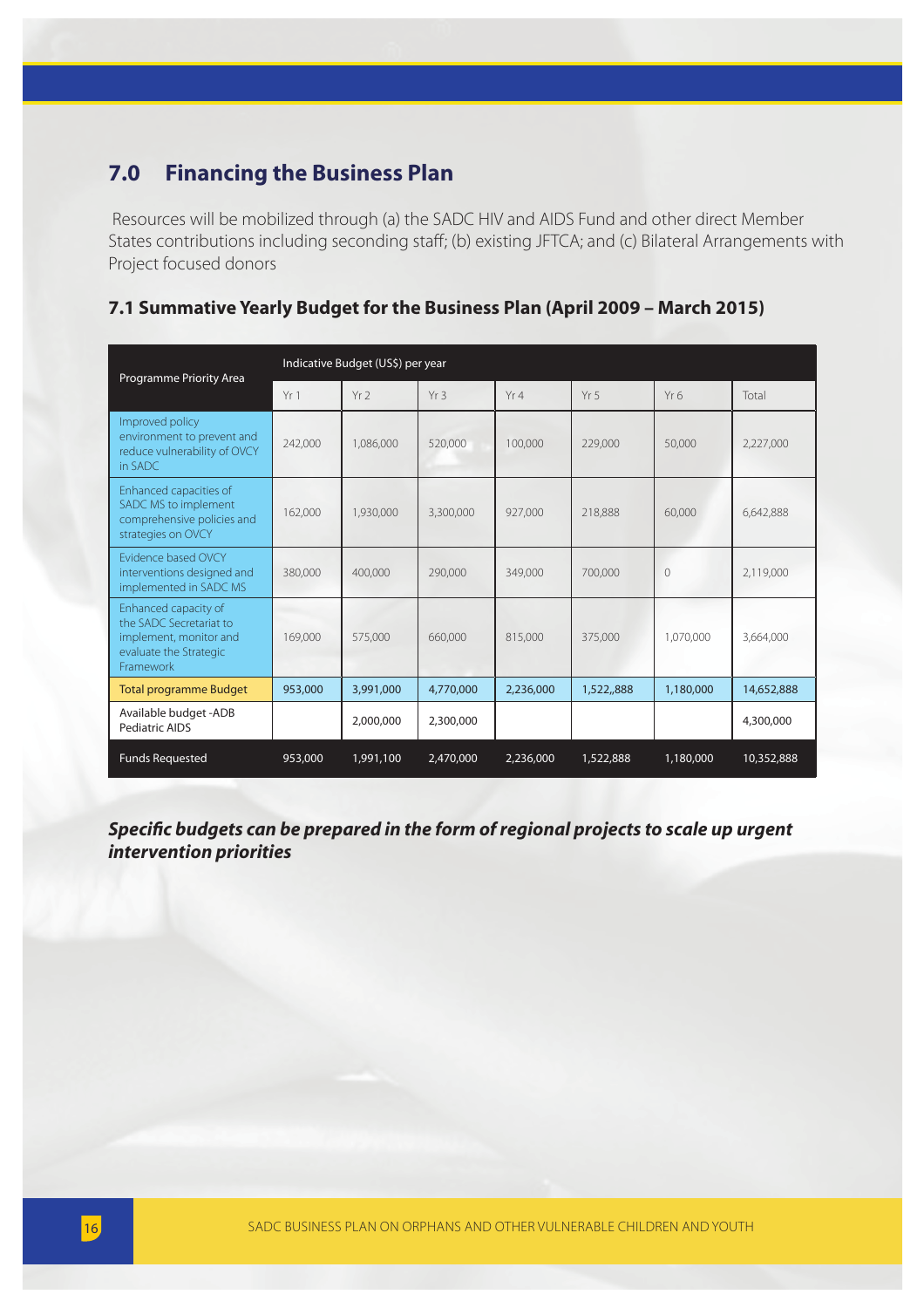## **8.0 Sustainability Statement**

At the SADC Secretariat, the programme is expected to receive financial contributions from the SADC HIV and AIDS Fund. Member States will contribute funding through hosting meetings and in some cases paying for travel of participants to meetings; seconding technical support staff; and financing implementation of activities at national level. The private sector will be approached at regional, national and community levels to finance the OVCY programme. The SADC Volunteer Strategy that will be developed as part of implementing this Business Plan is expected to generate a critical mass of human resources to support OVCY activities. The integration across sectors approach to OVCY support is expected to ensure that OVCY support will be entrenched into the business-as-usual operations of different sectors. Member States are also expected to adopt policies, guidelines and other outputs of the Business Plan within their national strategies and programs.

The technical positions are expected to be absorbed by SADC within a period of 5 years. Donor support will continue to be required owing to the huge magnitude of challenges posed by poverty, HIV and AIDS and other major diseases and causes of death on orphanhood and vulnerability for children and youth. Technical and implementation partnerships will leverage resources and scale-up initiatives of the Business Plan beyond the capabilities of SADC Secretariat and of Member States.

## **9.0 Institutional Framework for Implementing and Monitoring the Business Plan**

Policy oversight for the Business Plan will be provided by the SADC Summit of Heads of State and Government with the support of the SADC Council of Ministers and sector Ministers. Relevant sector ministries will facilitate regional policy and strategic dialogue and implementation at national level. Primarily, the Ministers in charge of orphans and vulnerable children and Youth, as well as Health and HIV and AIDS, and Education will review the strategic and programmatic aspects of the Business Plan and monitor aspects of the Business Plan. *In the absence of a formal regional forum for Ministers in charge of OVC and for Youth Affairs, the forum of Ministers of Health and HIV and AIDS will approve the Business Plan.* 

The Directorate of Human Social Development and Special Programmes (SHD&SP) of the SADC Secretariat will oversee the day to day management of the programme. The programme serves a cross cutting function and will work with and through all relevant programmes of the SADC Secretariat, key of which are: (a) HIV and AIDS; (b) employment and labour and social security; (c) education and skills training; (d) health and pharmaceuticals; (e) culture and sport; gender; (f) food security; (g) customs and immigration, national security.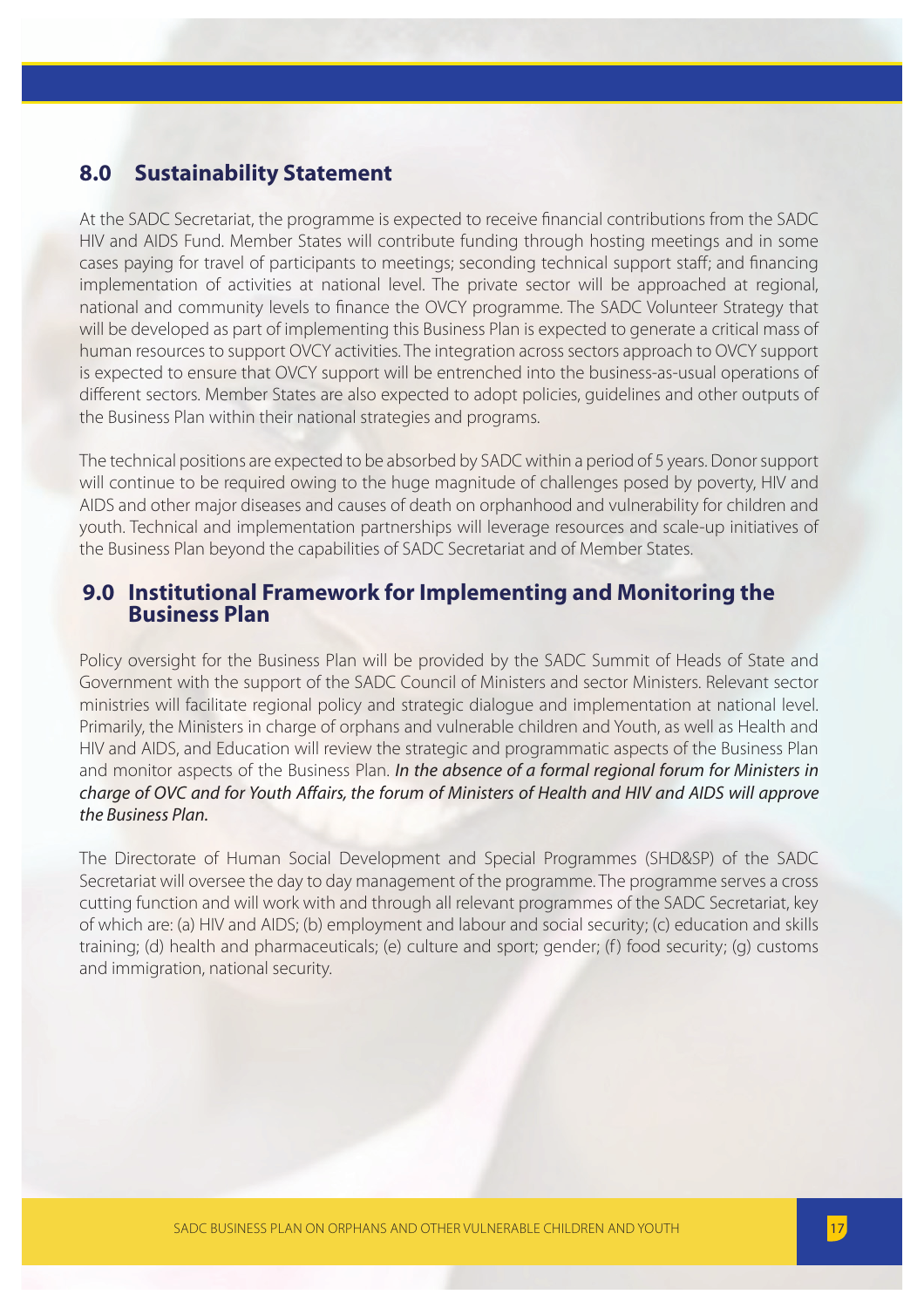A minimum of two technical officers will facilitate the implementation of the Framework and Programme of Action at the levels of Senior Programme Officer and Programme Officer. The **Senior Programme Officer,** a position currently filled by the Technical Advisor for OVCY, will have overall *responsibility for the management of the programme.* The **Programme Officer**, who will be a young *person and preferably female, will be assigned to promote and coordinate child and youth participation and leadership development in the region*. Details of specific roles and responsibilities of the technical officers will be elaborated at the time of recruitment.

A Forum of Directors in-charge-of OVC and youth and selected regional and international partners working on OVCY will be set up to oversee the implementation of the Business Plan. This Forum will report to the Ministers in Charge of OVC and Youth. A Regional Technical Advisory sub Committee (RTAC)) on OVCY will provide technical and advisory support to the implementation of the framework and programme of action. The RTAC comprising RIATTs and related forums will provide technical support to the SADC OVCY Technical Officers and advise the SADC Director for Social Human Development and Special Programmes. *The OVCY Officers will work and consult with other Programme Officers in the directorate of SHD and SADC Secretariat to ensure integration and implementation of OVCY activities related to their sectoral mandates.* The SADC Secretariat will coordinate the meetings of the Forum of Directors and the RTAC and serve as their Secretariat. The institutional framework for the SADC OVCY programme is summarised in figure 2.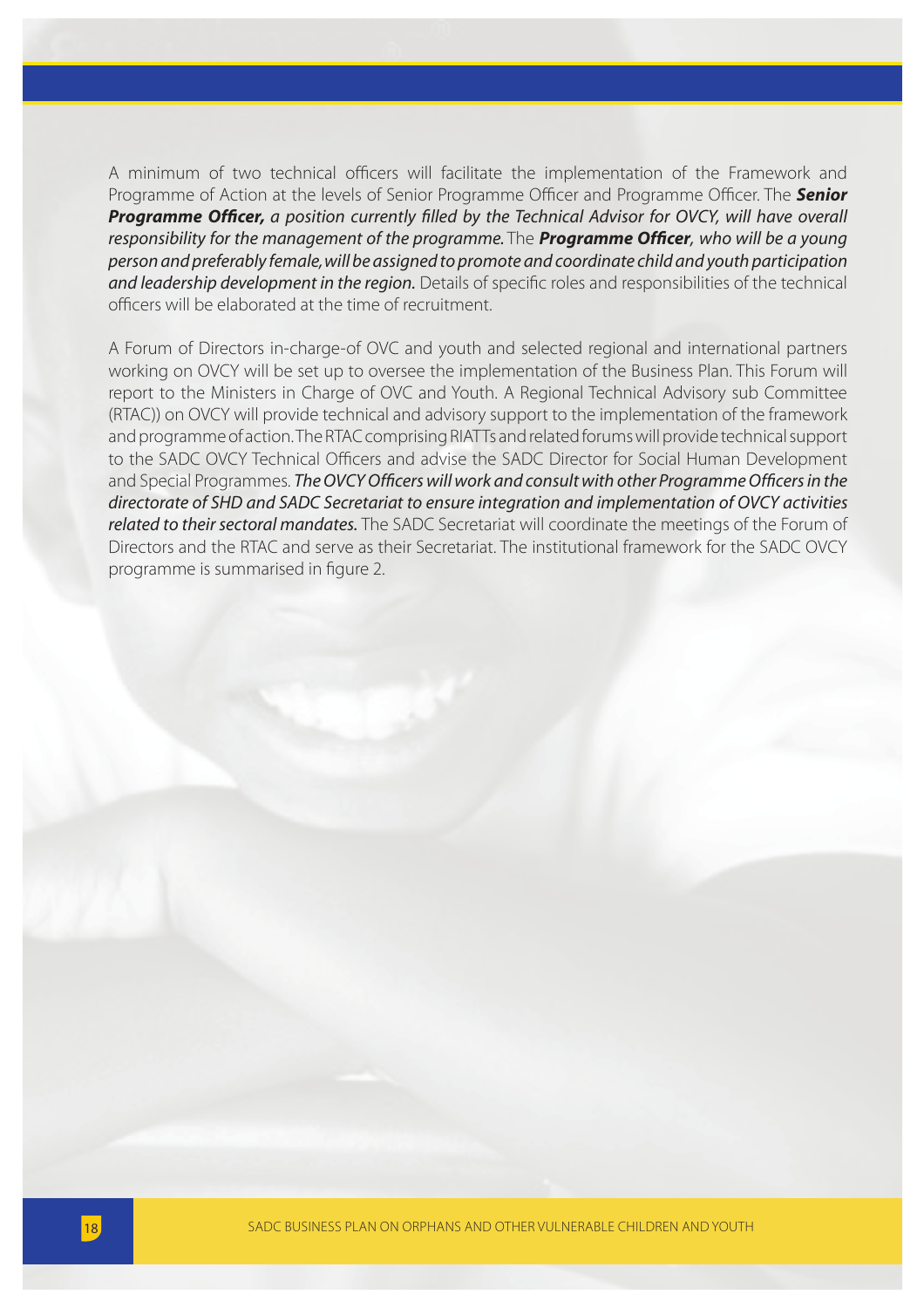

SADC BUSINESS PLAN ON ORPHANS AND OTHER VULNERABLE CHILDREN AND YOUTH 19 19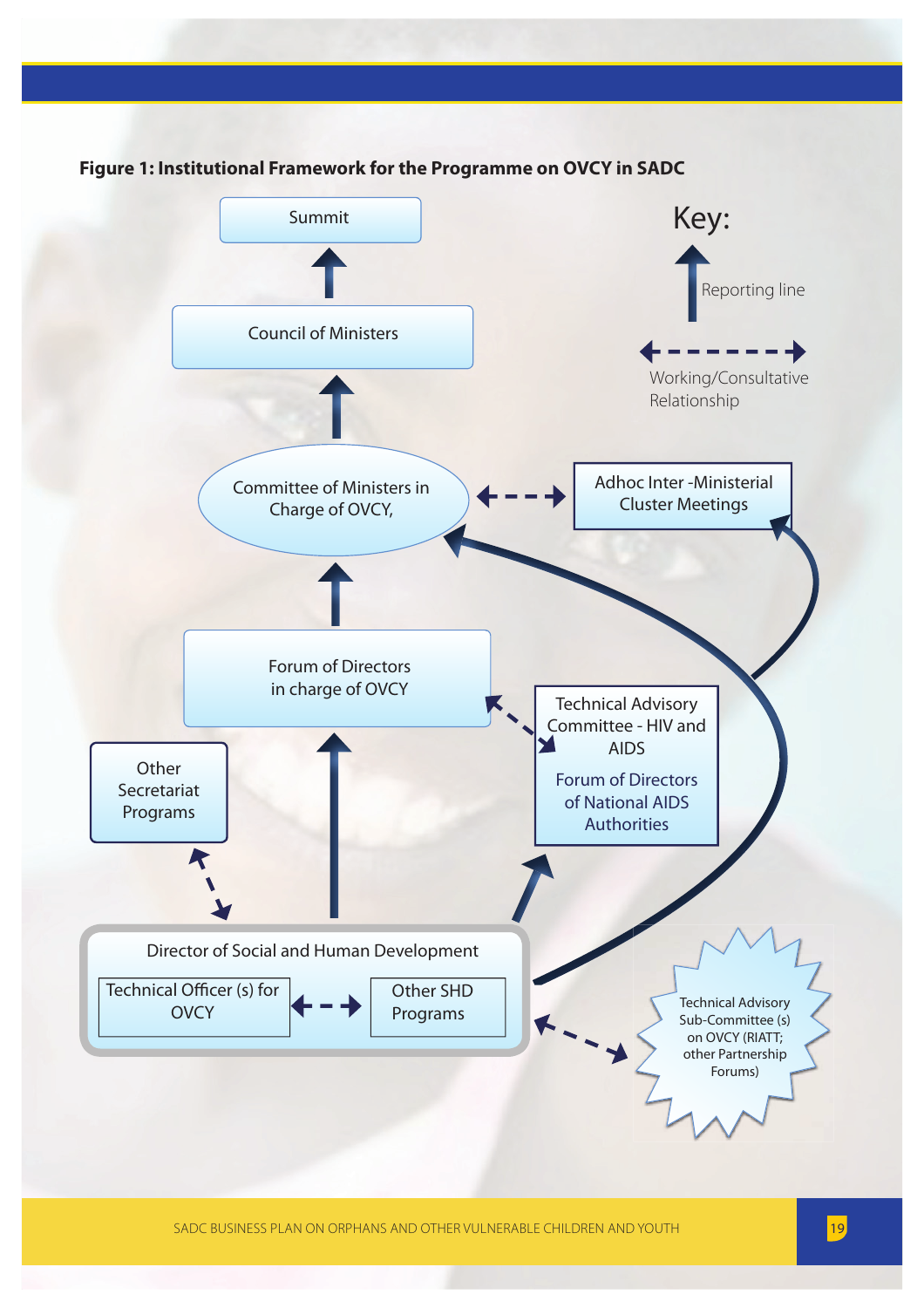|                 |                                                                                                                                      |                                    | <b>Budget</b>                                                                                                                                                                                                                                           | 50,000                                                                  | 142,000                                                                                  | 10,000                                           | 50,000                                                                                             | 142,000                                                                                       | 10,000                                           |
|-----------------|--------------------------------------------------------------------------------------------------------------------------------------|------------------------------------|---------------------------------------------------------------------------------------------------------------------------------------------------------------------------------------------------------------------------------------------------------|-------------------------------------------------------------------------|------------------------------------------------------------------------------------------|--------------------------------------------------|----------------------------------------------------------------------------------------------------|-----------------------------------------------------------------------------------------------|--------------------------------------------------|
|                 |                                                                                                                                      |                                    | Responsible /<br>Partners                                                                                                                                                                                                                               | Alliance; RHVP;<br>and partners<br>UNICEF; UN                           | Save UK; MS;<br>Youth Orgs                                                               | Secretariat                                      | Alliance; RHVP;<br>and partners<br>Save UK; MS;<br>NICEF; UN                                       | Youth Orgs                                                                                    |                                                  |
|                 | Annex 1: Detailed Implementation Plan (Also refer to project briefs on OVCY)<br>reduce deprivation and vulnerability of OVCY in SADC | Time Frame (in years -half yearly) | $\sim$<br>Yr6<br>$\overline{\phantom{0}}$<br>$\sim$<br>Yr 5<br>$\overline{\phantom{0}}$<br>$\sim$<br>Yr4<br>$\overline{\phantom{0}}$<br>$\sim$<br>Yr3<br>$\overline{\phantom{0}}$<br>$\sim$<br>Yr2<br>$\overline{ }$<br>$\sim$<br>Yr1<br>$\overline{a}$ |                                                                         |                                                                                          |                                                  |                                                                                                    |                                                                                               |                                                  |
|                 |                                                                                                                                      |                                    | Indicators                                                                                                                                                                                                                                              | Regional                                                                | developed and<br>framework<br>adopted                                                    | framework<br>Approved                            |                                                                                                    | developed and<br>guidelines<br>Regional<br>adopted                                            |                                                  |
|                 |                                                                                                                                      |                                    | Expected results                                                                                                                                                                                                                                        |                                                                         | Regional framework<br>developed and<br>adopted by MS                                     | Framework approved                               |                                                                                                    | Regional guidelines<br>developed and<br>adopted by MS                                         |                                                  |
|                 | 1.0 Improved policy environment to                                                                                                   |                                    | Sub-Activities                                                                                                                                                                                                                                          | consultants and task<br>team to draft the<br>1.1.1 Recruit<br>framework | regional consultative<br>meeting to review<br>1.1.2 Convene<br>and finalise<br>framework | approval by Member<br>1.1.3 Submit for<br>States | consultants and task<br>team to draft the<br>1.2.1 Recruit<br>guidelines                           | regional consultative<br>meeting to review<br>and finalise the<br>1.2.2 Convene<br>quidelines | approval by Member<br>1.2.3 Submit for<br>States |
|                 |                                                                                                                                      |                                    | <b>Main Activities</b>                                                                                                                                                                                                                                  |                                                                         | protection framework<br>the SADC social<br>1.1 Develop                                   |                                                  | 1.2 Develop regional<br>policy guidelines<br>social protection<br>for integrating<br>into national | development policies<br>and plans including<br>PRSPs and NPAs                                 |                                                  |
|                 |                                                                                                                                      |                                    |                                                                                                                                                                                                                                                         |                                                                         |                                                                                          |                                                  |                                                                                                    |                                                                                               |                                                  |
| $\overline{20}$ |                                                                                                                                      |                                    |                                                                                                                                                                                                                                                         |                                                                         |                                                                                          |                                                  | SADC BUSINESS PLAN ON ORPHANS AND OTHER VULNERABLE CHILDREN AND YOUTH                              |                                                                                               |                                                  |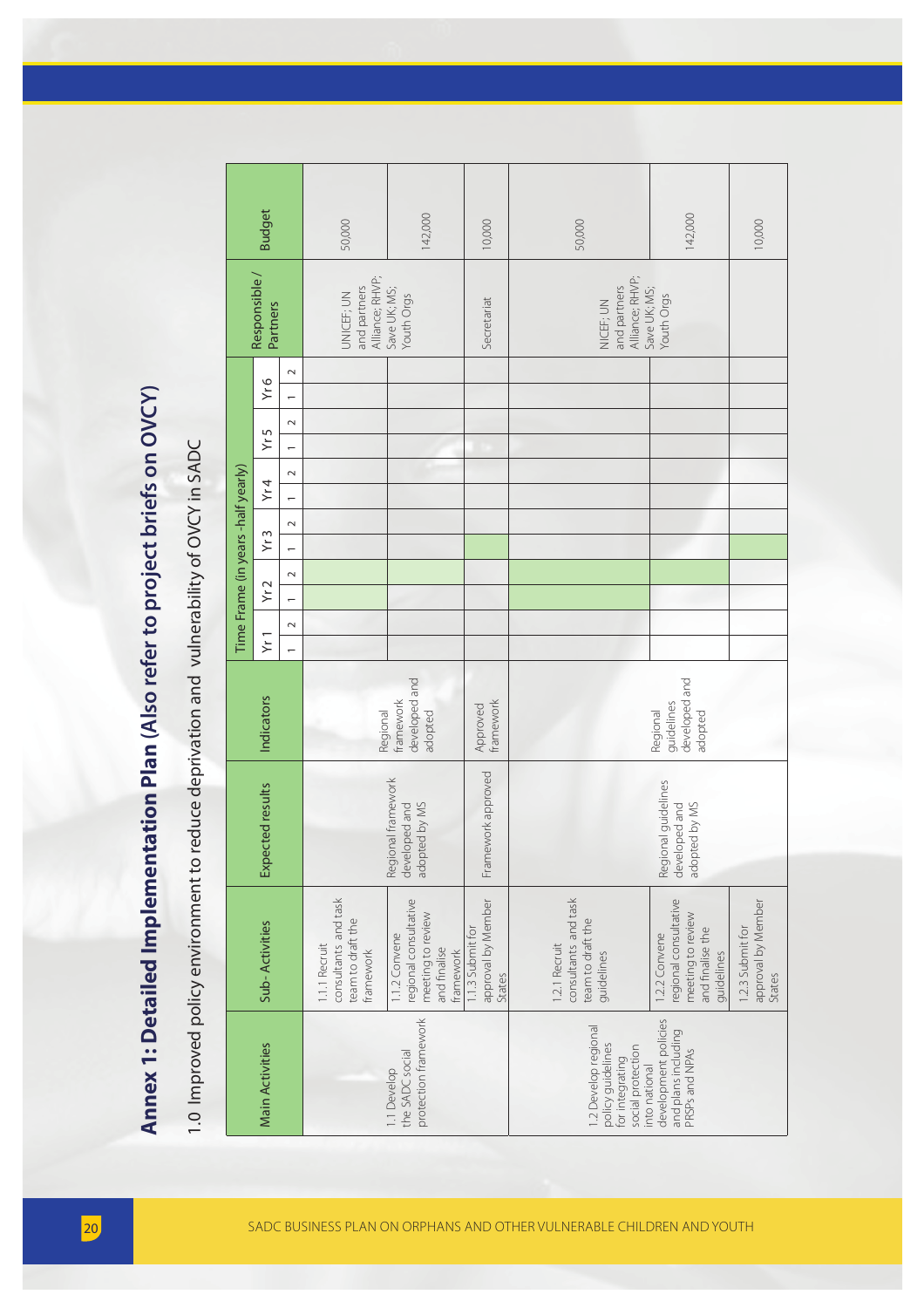|                                    | <b>Budget</b>             |                                    | 10,000                                                                  | 50,000                                                                        | 142,000                                                                                                     | 10,000                                            | 240,000                                                                                                     | 250,000                                                                                       |
|------------------------------------|---------------------------|------------------------------------|-------------------------------------------------------------------------|-------------------------------------------------------------------------------|-------------------------------------------------------------------------------------------------------------|---------------------------------------------------|-------------------------------------------------------------------------------------------------------------|-----------------------------------------------------------------------------------------------|
|                                    | Responsible /<br>Partners |                                    | UNESCO; REPSSI;<br>Secretariat;<br>UNICEF;<br>SW                        | and partners<br>Secretariat;<br>REPSSI;UN<br>UNICEF;                          | MS; Youth Orgs<br>RHVP; Save UK;<br>Alliance; MS;                                                           | SW                                                | Gender, HIV and<br>AIDS, FANR; MS<br>Employment,<br>Educ, Health,<br>Secretariat:                           | UNFPA; MS;<br>Secretariat                                                                     |
|                                    | Yr6                       | $\sim$<br>$\overline{a}$           |                                                                         |                                                                               |                                                                                                             |                                                   |                                                                                                             |                                                                                               |
|                                    | Yr5                       | $\sim$<br>$\overline{ }$           |                                                                         |                                                                               |                                                                                                             |                                                   |                                                                                                             |                                                                                               |
|                                    | Yr4                       | $\sim$<br>$\overline{\phantom{0}}$ |                                                                         |                                                                               |                                                                                                             |                                                   |                                                                                                             |                                                                                               |
|                                    | Yr3                       | $\sim$<br>$\overline{\phantom{0}}$ |                                                                         |                                                                               |                                                                                                             |                                                   |                                                                                                             |                                                                                               |
| Time Frame (in years -half yearly) | Yr2                       | $\sim$<br>$\overline{ }$           |                                                                         |                                                                               |                                                                                                             |                                                   |                                                                                                             |                                                                                               |
|                                    | Yr1                       | $\sim$<br>$\overline{\phantom{0}}$ |                                                                         |                                                                               |                                                                                                             |                                                   |                                                                                                             |                                                                                               |
|                                    | Indicators                |                                    | Regional PSS<br>framework                                               |                                                                               | developed and<br>minimum<br>package<br>Regional<br>adopted                                                  |                                                   | <b>SADC</b> Secretariat<br>sectoral plans of<br>integrated in<br>Minimum<br>package                         | ratify & begin to<br>implement AYC<br># of MS who                                             |
|                                    | Expected results          |                                    | PSS framework<br>developed                                              |                                                                               | and adopted by MS<br>Regional minimum<br>services developed<br>comprehensive<br>package of                  |                                                   | integrated in sectoral<br>Minimum package<br>plans of SADC<br>Secretariat                                   | the AYC and begin to<br>All MS sign and ratify<br>implement                                   |
|                                    | Sub-Activities            |                                    | consultants and task<br>team to draft PSS<br>1.3.1 Recruit<br>framework | consultants and task<br>minimum package<br>team to draft the<br>1.3.2 Recruit | regional consultative<br>meeting to review<br>package including<br>and finalise the<br>1.3.3 Convene<br>PSS | approval by Member<br>1.3.4. Submit for<br>States | 1.4.1 Sensitise /train<br>minimum package<br>sector programme<br>integration of the<br>managers on the      | the ratification and<br>1.5.1 Advocate for<br>domestication of<br>the AYC                     |
|                                    | Main Activities           |                                    |                                                                         | Minimum package<br>1.3 Develop SADC                                           | psychosocial support<br>of comprehensive<br>services including                                              |                                                   | into sectoral policies<br>the SADC Secretariat<br>and programmes of<br>minimum package<br>1.4 Integrate the | 1.5 Promote signing,<br>implementation of<br>the African Youth<br>ratification and<br>Charter |
|                                    |                           |                                    |                                                                         |                                                                               |                                                                                                             |                                                   |                                                                                                             |                                                                                               |
|                                    |                           |                                    |                                                                         |                                                                               |                                                                                                             |                                                   | SADC BUSINESS PLAN ON ORPHANS AND OTHER VULNERABLE CHILDREN AND YOUTH                                       |                                                                                               |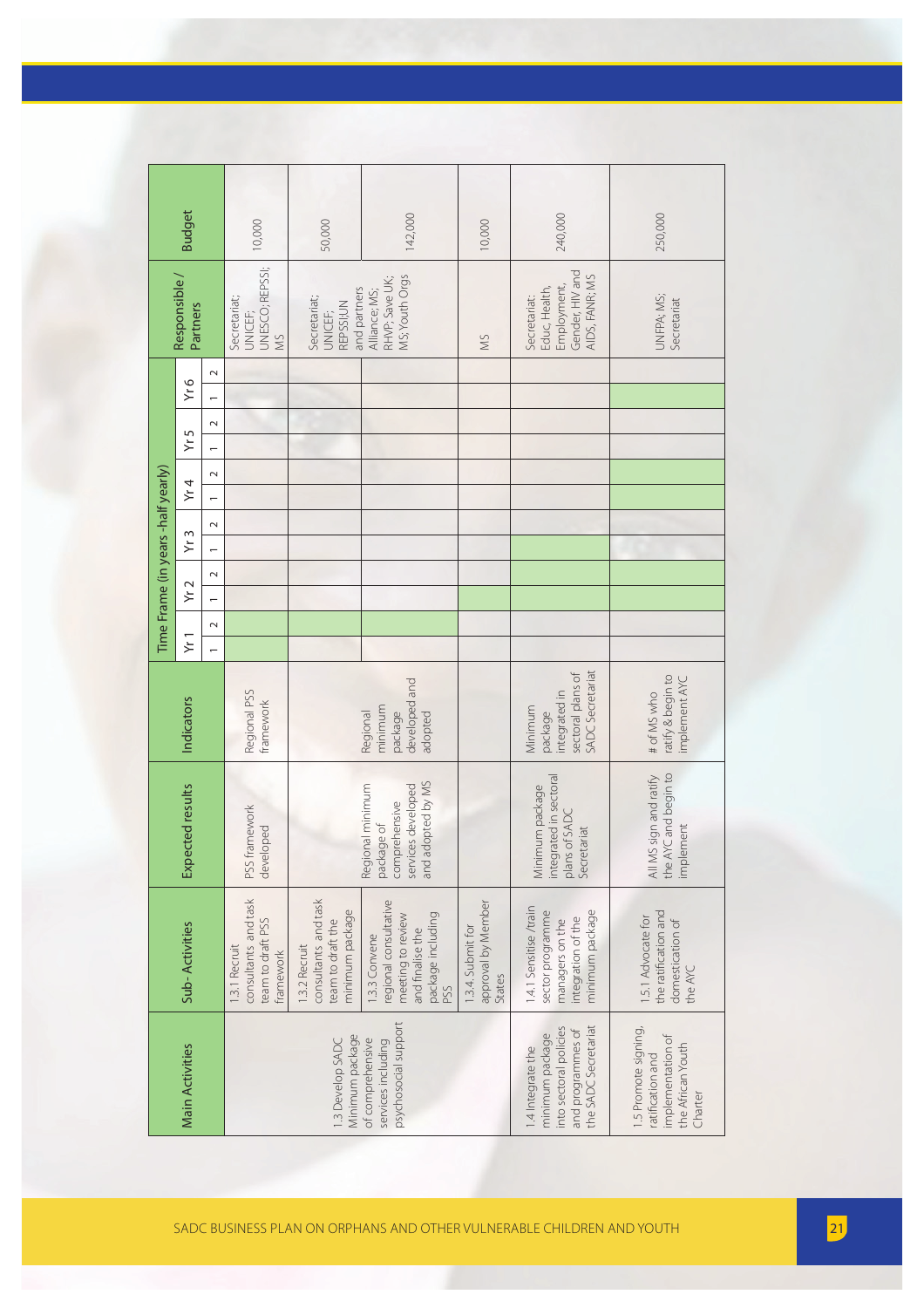22 SADC BUSINESS PLAN ON ORPHANS AND OTHER VULNERABLE CHILDREN AND YOUTH Main Activities Sub- Activities Expected results Indicators Time Frame (in years -half yearly) Responsible / Partners Budget Yr 1 Yr 2 Yr 3 Yr 4 Yr 5 Yr 6 121212121212 1.6 Develop a regional framework on child and youth participation that includes voluntarism and leadership empowerment 1.6.1 Engage consultancy to draft the framework A regional framework to guide child and youth leadership and empowerment developed Regional framework document adopted 50,000 1.6.2 Convene regional consultative meeting to review and ! nalise the framework 142,000 1.6.3 Submit for approval by Member States 10,000 1.6.4. Training MS and partners on using the guidelines MS trained on use of guidelines # of people trained 240,000 1.7 Develop and promote regional guidelines on pediatric AIDS/TB/ Malaria treatment 1.7.1 Engage consultants Regional guidelines developed and adopted Regional guidelines adopted UNICEF; WHO; UNAIDS; MS 300,000 1.7.2 Convene regional consultative meeting 1.7.3 Submit for approval by Member States Guidelines approved Approved guidelines MS 1.8 Promote development and implementation of policies and programmes to protect mobile children and youth in SADC 1.8.1 Provide support to the development and implementation of policies and programmes to combat child tra 240,000 379,000SADC –Gender, Mozambique; UNODC; MS; Organ, Legal Govt of on children with on children with Declaration on " cking Rgl guidelines Advocacy<br>conducted conducted disability child tra Advocacy conducted Advocacy conducted Declaration on child trafficking develop fficking develop on children with on children with Rgl guidelines disability advocacy meetings advocacy meetings 1.9.1 Regional 1.9.1 Regional trafficking 1.9 Promote policies 1.9 Promote policies on children with on children with disability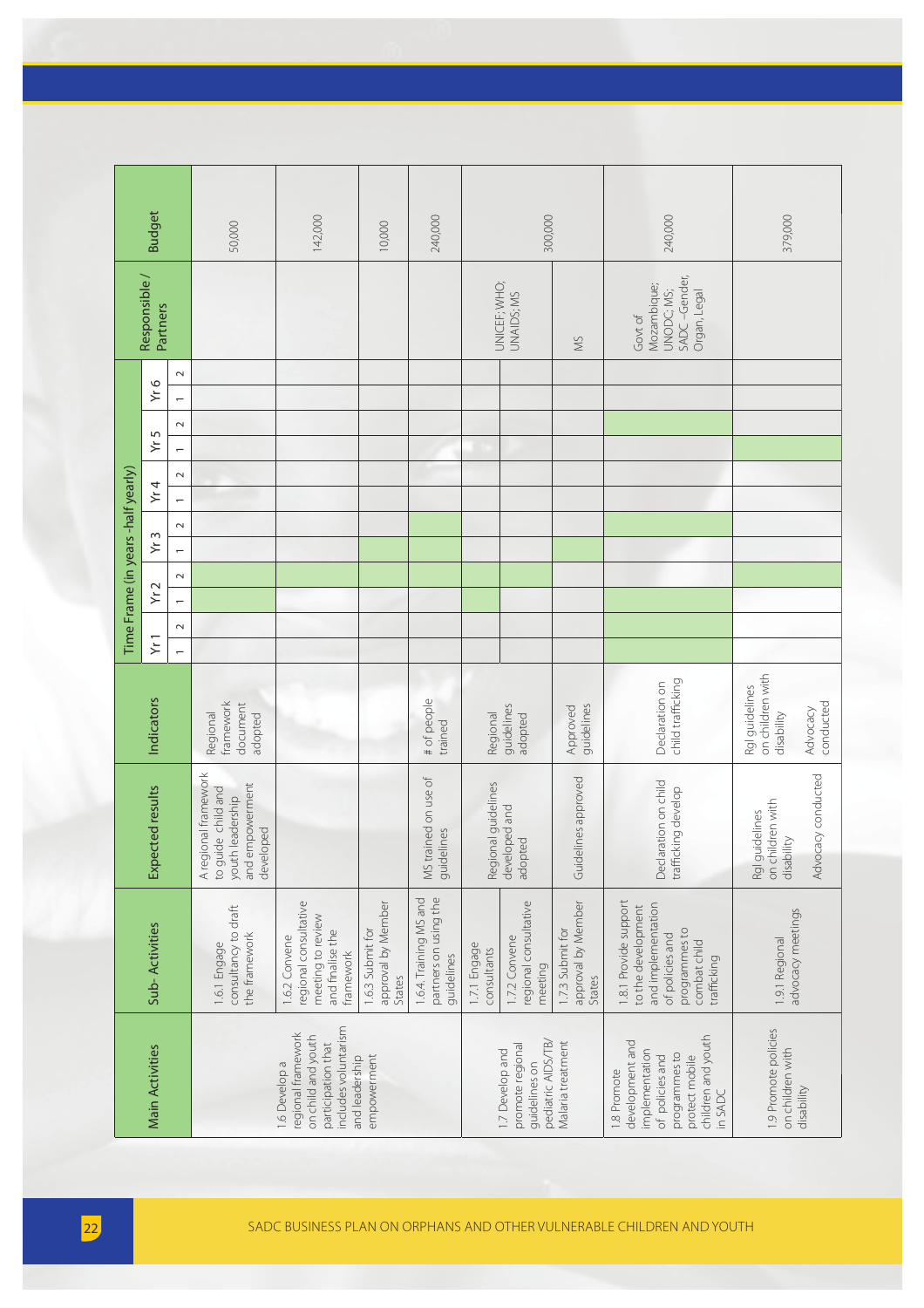|                                                                         |                                                                                                                                             |                                          |                                                                                               |                          | Time Frame                        |                          |                          |                                             |                          |                                                                             |               |
|-------------------------------------------------------------------------|---------------------------------------------------------------------------------------------------------------------------------------------|------------------------------------------|-----------------------------------------------------------------------------------------------|--------------------------|-----------------------------------|--------------------------|--------------------------|---------------------------------------------|--------------------------|-----------------------------------------------------------------------------|---------------|
| Activities<br>Main                                                      | Sub-Activities                                                                                                                              | Expected<br>results                      | Indicators                                                                                    | $\succ$                  | Yr2                               | Yr <sub>3</sub>          | Yr4                      | Yr5                                         | Υr <sub>6</sub>          | Responsible<br>Partners                                                     | <b>Budget</b> |
|                                                                         |                                                                                                                                             |                                          |                                                                                               | $\sim$<br>$\overline{ }$ | $\mathbf{\sim}$<br>$\overline{ }$ | $\overline{\phantom{0}}$ | $\overline{ }$<br>$\sim$ | $\overline{\phantom{0}}$<br>$\mathbf{\sim}$ | $\overline{ }$<br>$\sim$ | $\sim$                                                                      |               |
| 2.1 Strengthen<br>capacity of MS<br>to implement                        | and decision makers<br>2.1.1 Training policy<br>social protection<br>on integrating<br>development<br>instruments<br>in national            | decision makers<br>Policy and<br>trained | decision makers<br>trained from at<br>east 3 sectors<br>from each MS<br>Policy and<br>trained |                          |                                   |                          |                          |                                             |                          | Alliance; RHVP;<br>and partners<br>Save UK; MS;<br>UNICEF; UN<br>Youth Orgs | 240,000       |
| strategies for<br><b>OVCY</b> across<br>protection<br>sectors<br>social | minimum package<br>national strategies<br>for implementing<br>designing and<br>2.1.2 Training<br>coordinating<br>planners on<br>of services | Planners trained                         | Planners from at<br>least 3 sectors<br>from each MS<br>trained                                |                          |                                   |                          |                          |                                             |                          | Alliance; RHVP;<br>and partners<br>Save UK; MS;<br>JNICEF; UN<br>Youth Orgs | 240,000       |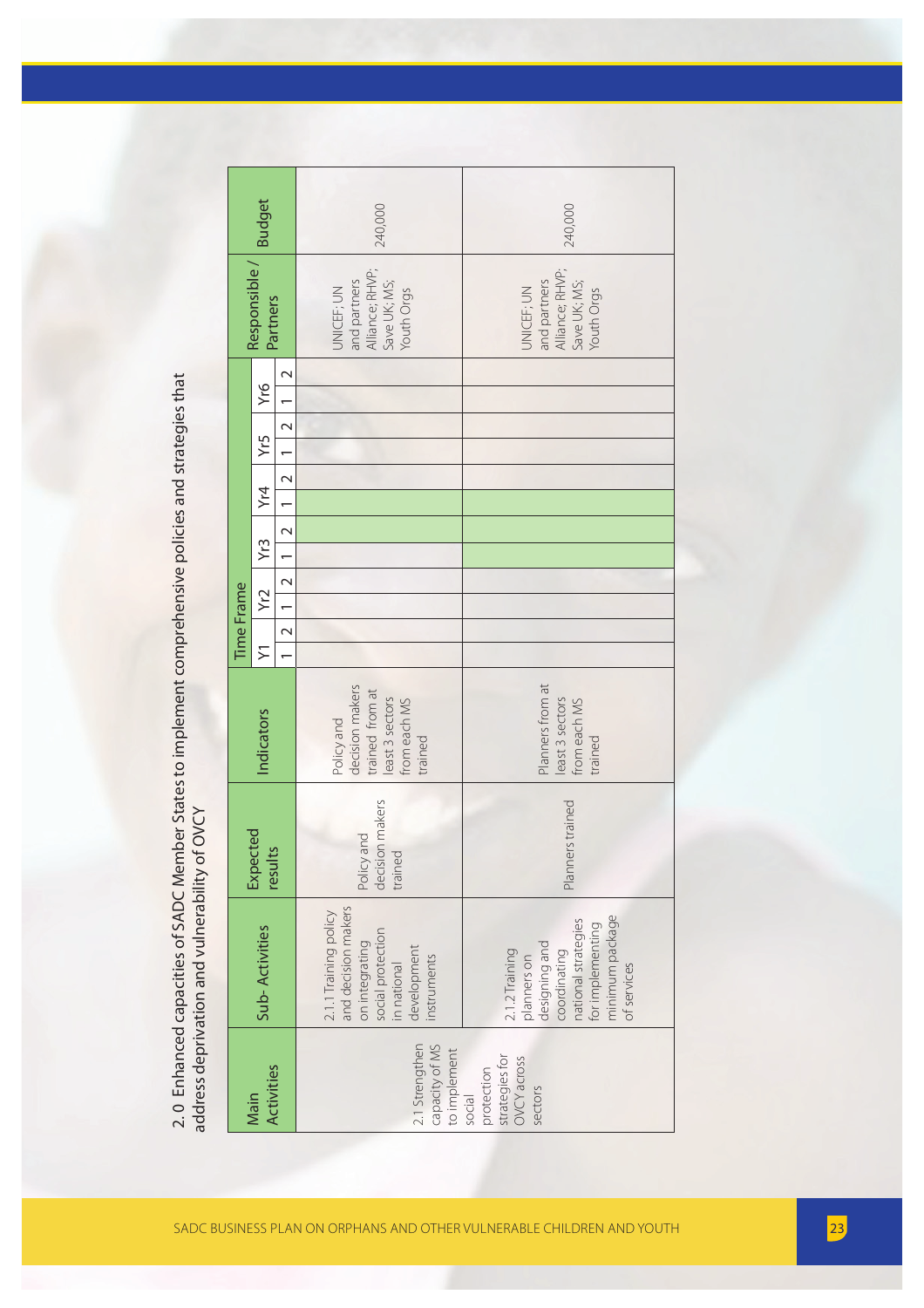|    |            | <b>Budget</b>             |                          | 240,000                                                                                                                                                                             | 240,000                                                                                                                                                    | 390,000                          |
|----|------------|---------------------------|--------------------------|-------------------------------------------------------------------------------------------------------------------------------------------------------------------------------------|------------------------------------------------------------------------------------------------------------------------------------------------------------|----------------------------------|
|    |            | Responsible /<br>Partners |                          | Alliance; RHVP;<br>Save UK; MS;<br>Youth Orgs<br>and partners<br>UNICEF; UN                                                                                                         | Alliance; RHVP;<br>Save UK; MS;<br>Youth Orgs<br>and partners<br>UNICEF; UN                                                                                | REPSSI, UNICEF;<br>Youth Orgs    |
|    |            | ŽК                        | $\sim$                   |                                                                                                                                                                                     |                                                                                                                                                            |                                  |
|    |            | Yr5                       | $\sim$                   |                                                                                                                                                                                     |                                                                                                                                                            |                                  |
|    |            | Үr4                       | $\sim$<br>$\overline{ }$ |                                                                                                                                                                                     |                                                                                                                                                            |                                  |
|    |            | Yr3                       | $\sim$<br>$\leftarrow$   |                                                                                                                                                                                     |                                                                                                                                                            |                                  |
|    |            | Yr2                       | $\sim$<br>$\overline{ }$ |                                                                                                                                                                                     |                                                                                                                                                            |                                  |
|    | Time Frame | $\sum$                    | $\sim$                   |                                                                                                                                                                                     |                                                                                                                                                            |                                  |
|    |            | Indicators                |                          | decision makers<br>Policy and<br>trained                                                                                                                                            | Planners trained                                                                                                                                           | Strengthened PSS<br>Capacity     |
|    |            | Expected<br>results       |                          | decision makers<br>Policy and<br>trained                                                                                                                                            | Planners trained                                                                                                                                           | Strengthened PSS<br>capacity     |
|    |            | Sub-Activities            |                          | policy and decision<br>protection in NPAs<br>makers from social<br>of SADC Member<br>integrating social<br>States sensitized<br>welfare sectors<br>and trained on<br>2.2.1 Training | trained on designing<br>pro-social protection<br>planners from social<br>implementation of<br>and coordinating<br>welfare sectors<br>2.2.2Training<br>NPAS | 2.2.3 Strengthen PSS<br>capacity |
|    |            | Activities<br>Main        |                          | 2.2 Strengthen<br>social welfare<br>capacity of                                                                                                                                     | integrate social<br>within NPA <sub>S</sub><br>protection<br>sectors to                                                                                    |                                  |
|    |            |                           |                          |                                                                                                                                                                                     |                                                                                                                                                            |                                  |
| 24 |            |                           |                          | SADC BUSINESS PLAN ON ORPHANS AND OTHER VULNERABLE CHILDREN AND YOUTH                                                                                                               |                                                                                                                                                            |                                  |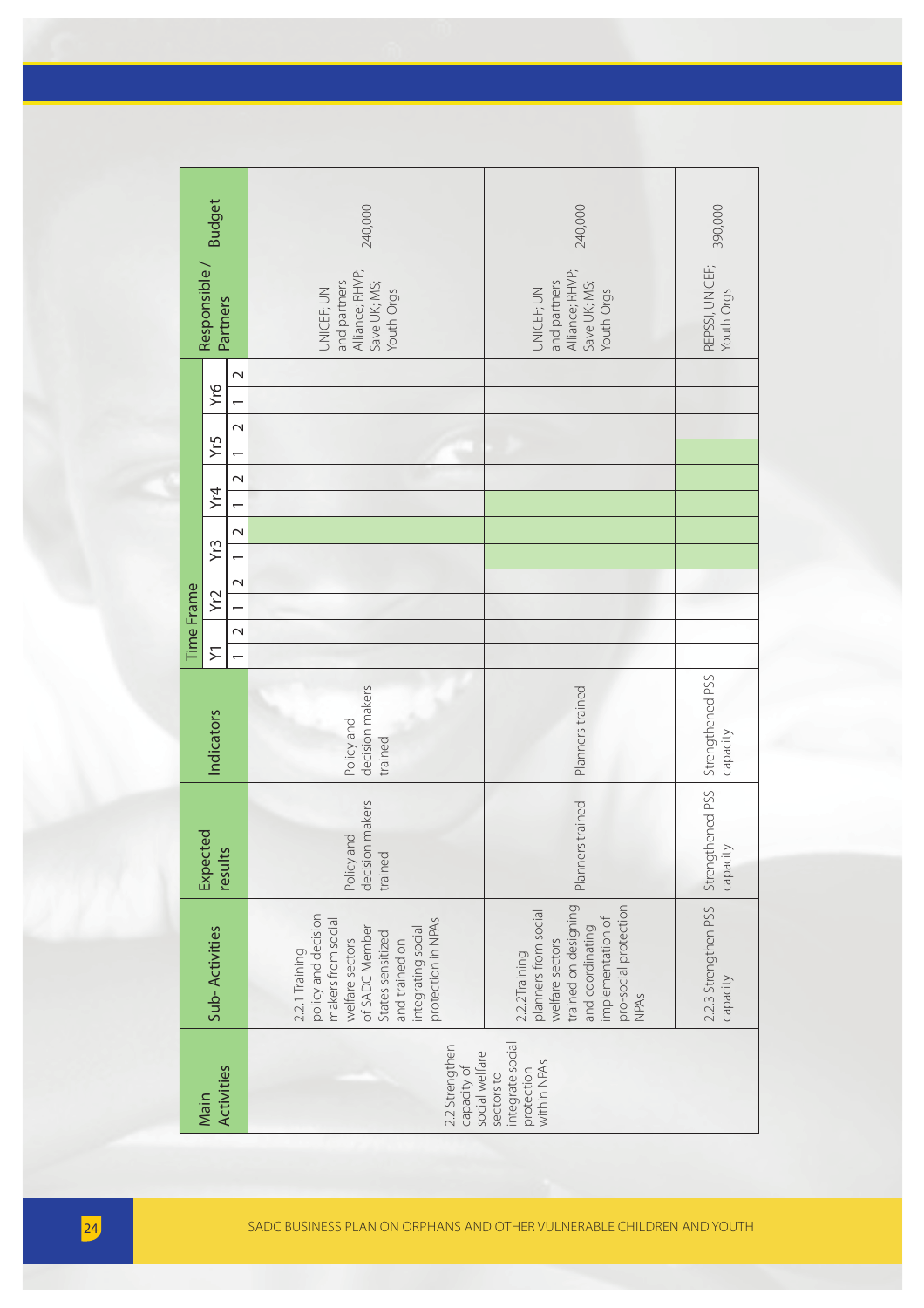| 240,000                                                                                                                                                                                                                       | 492,000                                                                                                                                                | 270,000                                                                                                                                                                                                            | 3,700,000                                                                                              | 530,000                                                               |
|-------------------------------------------------------------------------------------------------------------------------------------------------------------------------------------------------------------------------------|--------------------------------------------------------------------------------------------------------------------------------------------------------|--------------------------------------------------------------------------------------------------------------------------------------------------------------------------------------------------------------------|--------------------------------------------------------------------------------------------------------|-----------------------------------------------------------------------|
| UNY; UNFPA;<br>RIATT; VSO;<br>SM                                                                                                                                                                                              | UNY; UNFPA;<br>RIATT; VSO;<br>NS                                                                                                                       | RIATT; SADC-<br>Health; MS<br>UNAIDS;<br>UNICEF;<br>UNFPA;                                                                                                                                                         | UNICEF; WHO;<br>SM                                                                                     | SANTAC; IOM<br>Gender Unit;<br>UNODC;                                 |
|                                                                                                                                                                                                                               |                                                                                                                                                        |                                                                                                                                                                                                                    |                                                                                                        |                                                                       |
|                                                                                                                                                                                                                               |                                                                                                                                                        |                                                                                                                                                                                                                    |                                                                                                        |                                                                       |
| decision makers<br>trained from at<br>east 3 sectors<br>from each MS<br>Policy and<br>trained                                                                                                                                 | trained from at<br>least 3 sectors<br>youth leaders<br>from each MS<br>Child and<br>trained                                                            | Child and youth<br>eaders from at<br>least 3 sectors<br>from each MS<br>sensitized /<br>trained                                                                                                                    | # of people<br>trained                                                                                 | campaigns<br># of media                                               |
| decision makers<br>Policy and<br>trained                                                                                                                                                                                      | Child and youth<br>leaders trained                                                                                                                     | youth leaders<br>sensitized<br>Child and<br>trained                                                                                                                                                                | MS focal persons<br>guidelines<br>trained on                                                           | Sensitisation<br>conducted                                            |
| and decision makers<br>2.3.1 Training policy<br>the SADC child and<br>youth participation<br>sectors responsible<br>implementation of<br>and planners from<br>for children and<br>and leadership<br>youth on the<br>framework | of the SADC child and<br>and youth leaders on<br>the implementation<br>youth participation<br>2.3.2 Training child<br>and leadership<br>framework      | children and youth, to<br>integrate health, HIV<br>and AIDS /SRH into<br>their strategies and<br>planners and child<br>and youth leaders<br>organizations for<br>2.3.3 Sensitising<br>of sectors and<br>programmes | MS health planners<br>regional training of<br>and managers<br>2.4.1 Conduct                            | and communication<br>regional advocacy<br>2.5.1 Conduct<br>activities |
| capacity of SADC<br>2.3 Strengthen                                                                                                                                                                                            | Member States to<br>facilitate effective<br>child and youth<br>empowerment<br>and leadership<br>participation<br>voluntarism<br>to reduce<br>including | children and youth<br>vulnerability of                                                                                                                                                                             | pediatric ADS /TB/<br>Malaria treatment<br>to implement<br>2.4 Facilitate<br>MS capacity<br>guidelines | communicate on<br>child trafficking<br>2.5 Strengthen<br>capacity to  |
|                                                                                                                                                                                                                               |                                                                                                                                                        | SADC BUSINESS PLAN ON ORPHANS AND OTHER VULNERABLE CHILDREN AND YOUTH                                                                                                                                              |                                                                                                        |                                                                       |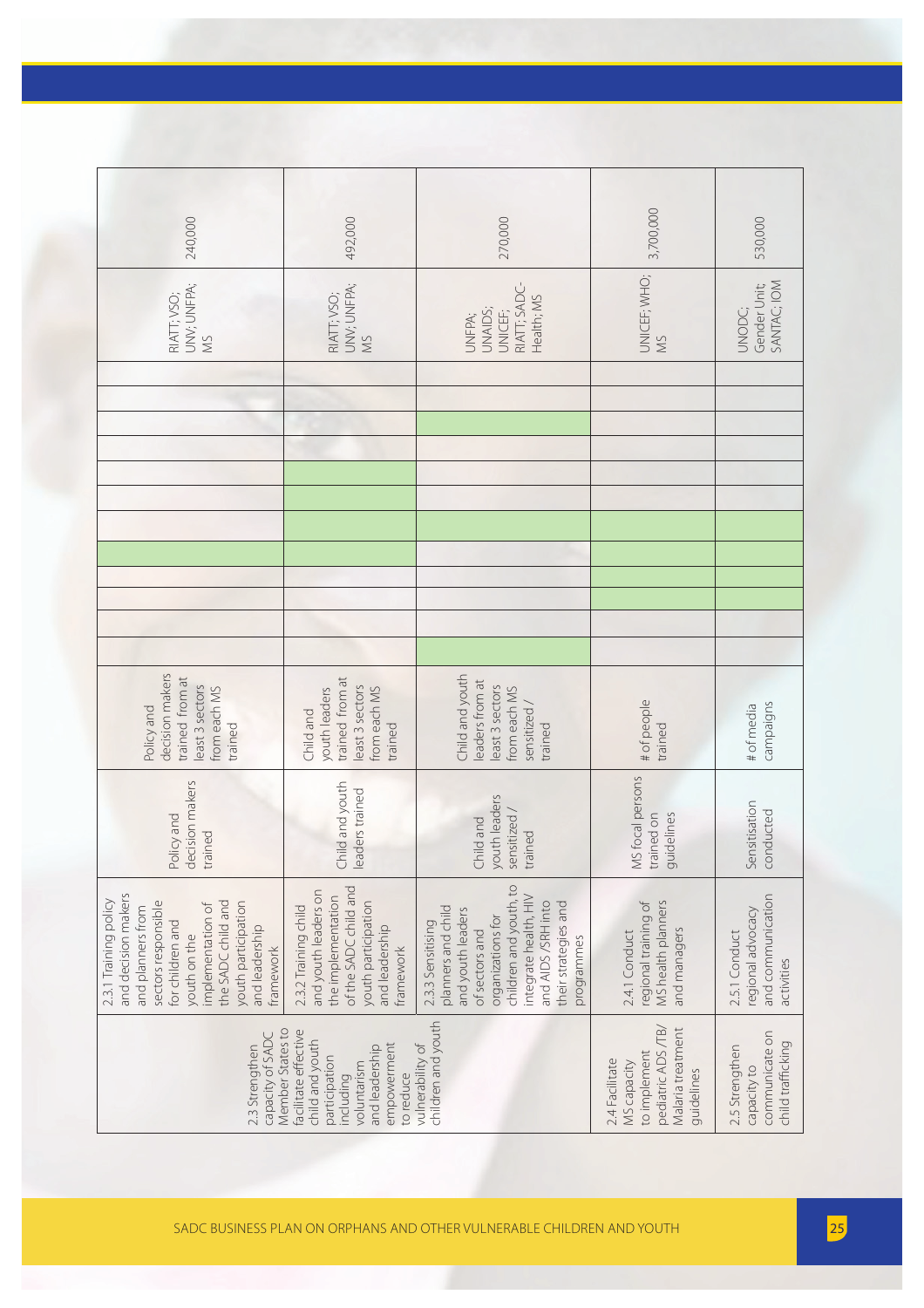|                                                                                      | <b>Budget</b>                                   |                                    | 60,000                                                                          |                                   | 50,000                                                                          | 240,000                                          | 150,000                                          | 450,000                                                        | 300,000                                                                    | 749,000                                                                         | 120,000                                               |
|--------------------------------------------------------------------------------------|-------------------------------------------------|------------------------------------|---------------------------------------------------------------------------------|-----------------------------------|---------------------------------------------------------------------------------|--------------------------------------------------|--------------------------------------------------|----------------------------------------------------------------|----------------------------------------------------------------------------|---------------------------------------------------------------------------------|-------------------------------------------------------|
|                                                                                      | Responsible /<br>Partners                       |                                    | RIATT; UNICEF;<br>UNAIDS; MS;<br>SADC M&E                                       |                                   | RIATT; UNICEF;<br>UNAIDS; MS;<br>SADC MIS                                       | MIS;RIATT;<br>UNAIDS;<br>UNICEF;                 | RIATT; UNICEF;<br>UNAIDS; MS;<br>SADC MIS        | RIATT; MS<br>UNAIDS;<br>UNICEF;                                | UNICEF; WHO;<br>SM                                                         | RIATT; UNFPA<br>UNICEF; MS;                                                     | Organ; UN;<br>CSOs                                    |
|                                                                                      | Yr6                                             | $\sim$<br>$\overline{a}$           |                                                                                 |                                   |                                                                                 |                                                  |                                                  |                                                                |                                                                            |                                                                                 |                                                       |
|                                                                                      |                                                 | $\sim$                             |                                                                                 |                                   |                                                                                 |                                                  |                                                  |                                                                |                                                                            |                                                                                 |                                                       |
|                                                                                      | Yr5                                             | $\overline{\phantom{0}}$<br>$\sim$ |                                                                                 |                                   |                                                                                 |                                                  |                                                  |                                                                |                                                                            |                                                                                 |                                                       |
|                                                                                      | Yr4                                             | $\overline{a}$                     |                                                                                 |                                   |                                                                                 |                                                  |                                                  |                                                                |                                                                            |                                                                                 |                                                       |
|                                                                                      | Yr3                                             | $\sim$                             |                                                                                 |                                   |                                                                                 |                                                  |                                                  |                                                                |                                                                            |                                                                                 |                                                       |
|                                                                                      |                                                 | $\overline{a}$<br>$\sim$           |                                                                                 |                                   |                                                                                 |                                                  |                                                  |                                                                |                                                                            |                                                                                 |                                                       |
|                                                                                      | Yr2                                             | $\overline{a}$                     |                                                                                 |                                   |                                                                                 |                                                  |                                                  |                                                                |                                                                            |                                                                                 |                                                       |
|                                                                                      | Time Frame (Yearly divided 4 monthly)<br>$\sum$ | $\sim$<br>$\overline{a}$           |                                                                                 |                                   |                                                                                 |                                                  |                                                  |                                                                |                                                                            |                                                                                 |                                                       |
|                                                                                      | Indicators                                      |                                    | <b>OVCY</b> indicators<br>Comprehensive                                         | Regional D-Base                   | Regional OVCY<br>MIS guidelines<br>and tools                                    | MIS experts from<br>each MS trained              | Report on status<br>of MIS in SADC               | studies done on at<br>least 3 issues<br>Vulnerability          | Documented best<br>practices                                               | and shared best<br>Documented<br>practices in 3<br>areas                        | # of emergency<br>responses                           |
| 3.0 Evidence based OVCY interventions designed and implemented in SADC Member States | Expected results                                |                                    | indicators for<br>minimum OVCY<br>Comprehensive<br>services tracked<br>set of i | Regional D-Base                   | Guidelines and tools<br>for MIS developed                                       | MS MIS experts<br>trained                        | Status of MIS<br>ished<br>establi                | studies conducted<br>vulnerability<br>OVCY.                    | pediatric AIDS/TB/<br>Malaria treatment<br>Best Practices on<br>documented | documented in 3<br>care and support<br>Comprehensive<br>Best practices<br>areas | Support to OVCY in<br>emergency                       |
|                                                                                      | Sub-Activities                                  |                                    | of indicators for<br>comprehensive<br>and track a set<br>3.1.1 Establish        | development<br>OVCY               | strengthening MIS<br>3.1.2 Prepare<br>and tools for<br>in SADC MS<br>guidelines | MIS guidelines and<br>3.1.3 Train MS on<br>tools | 3.2.1 Assess status<br>of MIS on OVCY in<br>SADC | 3.2.2. Commission<br>specific OVCY<br>vulnerability<br>studies | Best Practices on<br>3.3.1 Document                                        | OVCY                                                                            | regional response<br>3.4.1 Coordinate<br>in emergency |
|                                                                                      | Activities                                      |                                    |                                                                                 | 3.1 Develop and<br>track a set of | comprehensive<br>regional OVCY<br>including PSS<br>indicators                   |                                                  | vulnerability<br>3.2 Conduct<br>OVCY             | gender specific<br>assessments<br>age and                      | 3.3 Develop<br>a regional                                                  | strategy on OVCY<br>management<br>knowledge                                     | response system<br>for emergencies<br>3.4 Establish a |
|                                                                                      |                                                 |                                    |                                                                                 |                                   | SADC BUSINESS PLAN ON ORPHANS AND OTHER VULNERABLE CHILDREN AND YOUTH           |                                                  |                                                  |                                                                |                                                                            |                                                                                 |                                                       |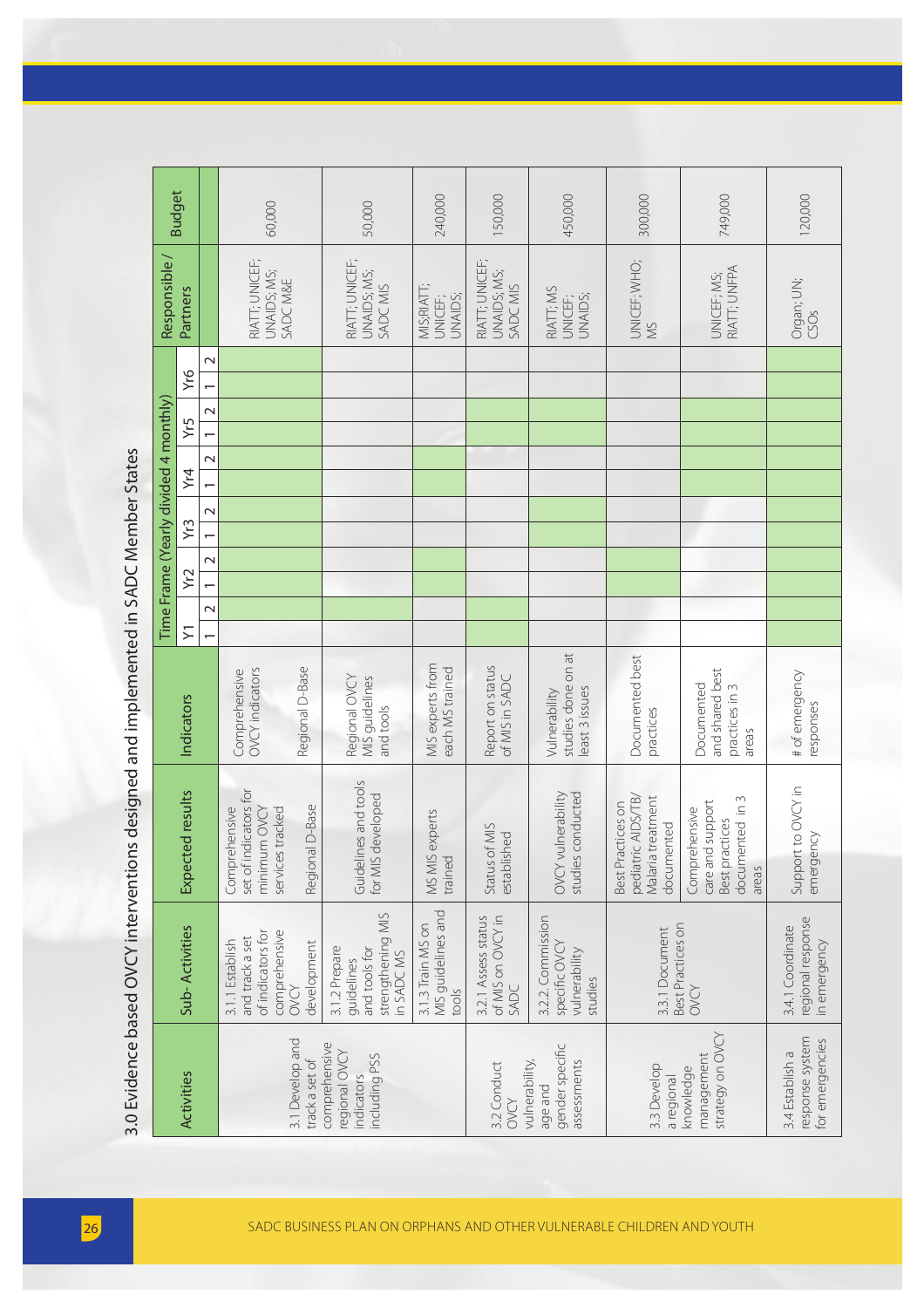4.0 Enhanced capacity of the SADC Secretariat to facilitate implementation, monitoring and evaluation of the Strategic<br>Framework on OVCY 4.0 Enhanced capacity of the SADC Secretariat to facilitate implementation, monitoring and evaluation of the Strategic Framework on OVCY

|                                                                                                       |                                                                                               |                                                  |                                           | Time Frame |                |                 |                          |        |                          |                |        |     |                 | Responsible /             | <b>Budget</b> |
|-------------------------------------------------------------------------------------------------------|-----------------------------------------------------------------------------------------------|--------------------------------------------------|-------------------------------------------|------------|----------------|-----------------|--------------------------|--------|--------------------------|----------------|--------|-----|-----------------|---------------------------|---------------|
| Activities                                                                                            | Sub-Activities                                                                                | Expected<br>results                              | Indicators                                | $\succ$    | Yr2            |                 | Yr3                      |        | Yr4                      | Yr5            |        | Yr6 | <b>Partners</b> |                           |               |
|                                                                                                       |                                                                                               |                                                  |                                           | $\sim$     | $\overline{ }$ | $\mathbf{\sim}$ | $\overline{\phantom{0}}$ | $\sim$ | $\sim$<br>$\overline{ }$ | $\overline{ }$ | $\sim$ |     | $\sim$          |                           |               |
| monitoring of OVCY<br>across programmes<br>4.1 Facilitate joint<br>of the Secretariat<br>planning and | sector review meetings<br>4.1.1 Convene inter-<br>on OVCY at SADC<br>Secretariat              |                                                  |                                           |            |                |                 |                          |        |                          |                |        |     |                 | SADC-Sector<br>programmes | 60,000        |
| 4.2 Coordinate                                                                                        | technical working group<br>4.2.1 Convene regional<br>meetings                                 |                                                  |                                           |            |                |                 |                          |        |                          |                |        |     |                 |                           | 240,000       |
| implementation<br>partnerships on<br>of the OVCY<br>regional                                          | partnership coordination<br>4.2.2 Convene regional<br>conferences on OVCY                     | conferences<br>Partnership<br>held               | conferences<br>At least 3<br>held         |            |                |                 |                          |        |                          |                |        |     | RIATT           |                           | 540,000       |
| Framework                                                                                             | 4.2.3 Convene SADC<br>Policy meetings on<br>OVCY                                              | and Senior<br>meetings<br>Ministers<br>Officials | meetings held<br>At least 3               |            |                |                 |                          |        |                          |                |        |     |                 |                           | 240,000       |
|                                                                                                       | 4.3.1 Convene regular<br>programme progress<br>review meetings                                | meetings<br>Regular<br>review<br>held            | Reviews held at<br>least once per<br>year |            |                |                 |                          |        |                          |                |        |     |                 | SADC-M&E                  | 200,000       |
| evaluations of the<br>regional reviews,<br>monitoring and<br>4.3 Conduct                              | 4.3.2 Conduct two major<br>SADC OVCY programme<br>evaluations                                 | Mid and final<br>evaluations<br>conducted        | Mid and final<br>evaluations<br>conducted |            |                |                 |                          |        |                          |                |        |     |                 | SADC-M&E                  | 350,000       |
| implementation of<br>the OVCY BP                                                                      | visits to regional OVCY<br>technical support<br>monitoring and<br>4.4.3 Conduct<br>activities | conducted<br>Regional<br>visits                  | Number of visits<br>conducted             |            |                |                 |                          |        |                          |                |        |     |                 |                           | 60,000        |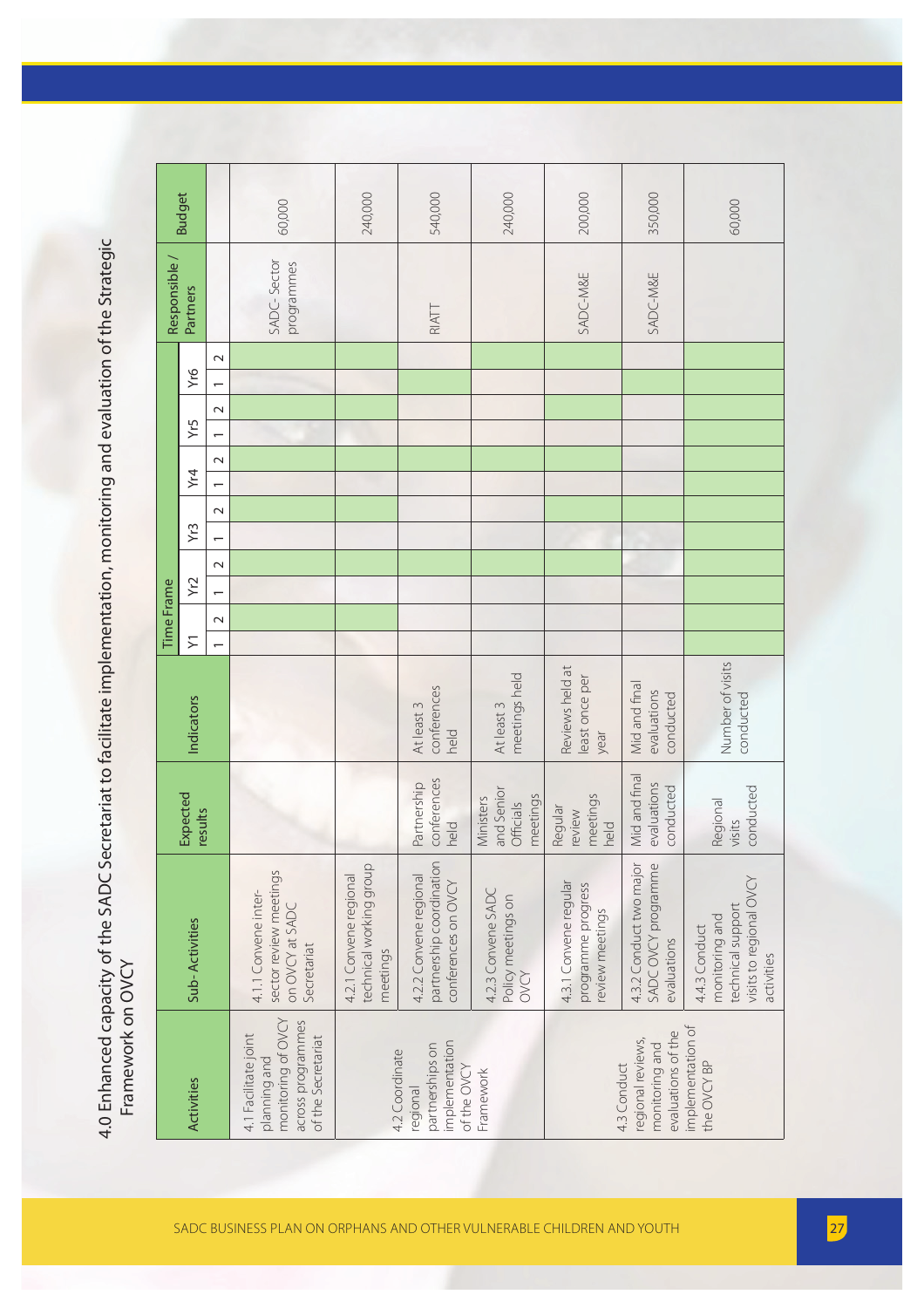|             | <b>Budget</b>                      |                                                                           | ,344,000                                         | 24,000                                          |
|-------------|------------------------------------|---------------------------------------------------------------------------|--------------------------------------------------|-------------------------------------------------|
| Responsible | Partners                           |                                                                           | SADC-HR                                          | SADC-Finance                                    |
|             |                                    |                                                                           |                                                  |                                                 |
|             |                                    |                                                                           |                                                  |                                                 |
|             |                                    |                                                                           |                                                  |                                                 |
|             | $(1$ $Yr2$ $Yr3$ $Yr4$ $Yr5$ $Yr6$ | $2 \mid 1 \mid 2 \mid 1 \mid 2 \mid 1 \mid 2 \mid 1 \mid 2 \mid 1 \mid 2$ |                                                  |                                                 |
|             |                                    |                                                                           |                                                  |                                                 |
| Time Frame  |                                    |                                                                           |                                                  |                                                 |
|             | ndicators                          |                                                                           | At least 2<br>technical<br>officers              | Computers, and<br>MIS equipment<br>pennocr      |
|             | Expected<br>results                |                                                                           | recruited<br><b>Officers</b>                     | Supplies and<br>equipment<br>procured<br>office |
|             | Sub-Activities                     |                                                                           | maintain human<br>4.4.1 Recruit and<br>resources | equipment and supplies<br>4.4.2 Purchase office |
|             | <b>Activities</b>                  |                                                                           | 4.4 Manage the                                   | implementation<br>of the OVCY<br>Framework      |

|               | <b>Budget</b>       |                                                      | 1,344,000                                        | 24,000                                          |            | <b>Budget</b>          |                                                      | 30,000                                              |                                                                                                 |                                                                                                           | 600,000                                                                                     |
|---------------|---------------------|------------------------------------------------------|--------------------------------------------------|-------------------------------------------------|------------|------------------------|------------------------------------------------------|-----------------------------------------------------|-------------------------------------------------------------------------------------------------|-----------------------------------------------------------------------------------------------------------|---------------------------------------------------------------------------------------------|
| Responsible / | Partners            |                                                      | SADC-HR                                          | SADC-Finance                                    |            | Responsible /          | Partners                                             | SADC-M&E                                            | SADC-M&E                                                                                        | SADC-M&E                                                                                                  | SADC-M&E                                                                                    |
|               | Yr6                 | $\sim$<br>$\overline{ }$<br>$\sim$                   |                                                  |                                                 |            | Yr6                    | $\sim$<br>$\sim$                                     |                                                     |                                                                                                 |                                                                                                           |                                                                                             |
|               | Yr5<br>Yr4          | $\overline{ }$<br>$\sim$<br>$\overline{\phantom{0}}$ |                                                  |                                                 |            | Yr5<br>Yr4             | $\overline{\phantom{0}}$<br>$\sim$<br>$\overline{ }$ |                                                     |                                                                                                 |                                                                                                           |                                                                                             |
|               | Yr3                 | $\sim$<br>$\overline{a}$<br>$\sim$                   |                                                  |                                                 |            | Yr <sub>3</sub><br>Yr2 | $\sim$<br>$\overline{ }$<br>$\sim$                   |                                                     |                                                                                                 |                                                                                                           |                                                                                             |
| Time Frame    | Yr2<br>$\succ$      | $\overline{\phantom{0}}$<br>$\sim$<br>$\overline{a}$ |                                                  |                                                 | Time Frame | $\succ$                | $\overline{ }$<br>$\sim$<br>$\overline{\phantom{0}}$ |                                                     |                                                                                                 |                                                                                                           |                                                                                             |
|               | Indicators          |                                                      | At least 2<br>technical<br>officers              | Computers, and<br>MIS equipment<br>procured     |            | Indicators             |                                                      | reports on OVCY<br>Annual progress                  | Quarterly progress<br>reports prepared<br>and submitted                                         | depth investigation<br># of specific areas<br>identified for in                                           | <b>OVCY</b> interventions<br>Impact of at least 3<br>assessed                               |
|               | Expected<br>results |                                                      | recruited<br>Officers                            | Supplies and<br>equipment<br>procured<br>office |            | Expected results       |                                                      | Annual progress<br>reports on OVCY<br>produced      | progress reports<br>prepared and<br>submitted<br>Quarterly                                      | Specific areas<br>investigation<br>for in depth<br>identified                                             | Special OVCY<br>impact studies<br>conducted                                                 |
|               | Sub-Activities      |                                                      | maintain human<br>4.4.1 Recruit and<br>resources | equipment and supplies<br>4.4.2 Purchase office |            | Sub-Activities         |                                                      | regional reports<br>4.5.1 Compile<br>on OVCY        | reports for SADC<br>regular progress<br>policy meetings<br>4.5.2 Prepare<br>and donors          | regional progress<br>that need further<br>identify areas<br>4.6.1 Analyse<br>investigation<br>reports and | on specific OVCY<br>interventions in<br>impact studies<br>Commission<br>the region<br>4.6.2 |
|               | Activities          |                                                      | 4.4 Manage the                                   | implementation<br>of the OVCY<br>Framework      |            |                        | Specific Activities                                  | regional progress<br>4.5 Compile and<br>disseminate | framework in MS<br>implementation<br>outcomes and<br>impact of the<br>of the OVCY<br>reports on | studies on regional<br>4.6 Commission<br>special impact                                                   | OVCY interventions<br>in SADC                                                               |
|               |                     |                                                      |                                                  |                                                 |            |                        |                                                      |                                                     |                                                                                                 |                                                                                                           |                                                                                             |